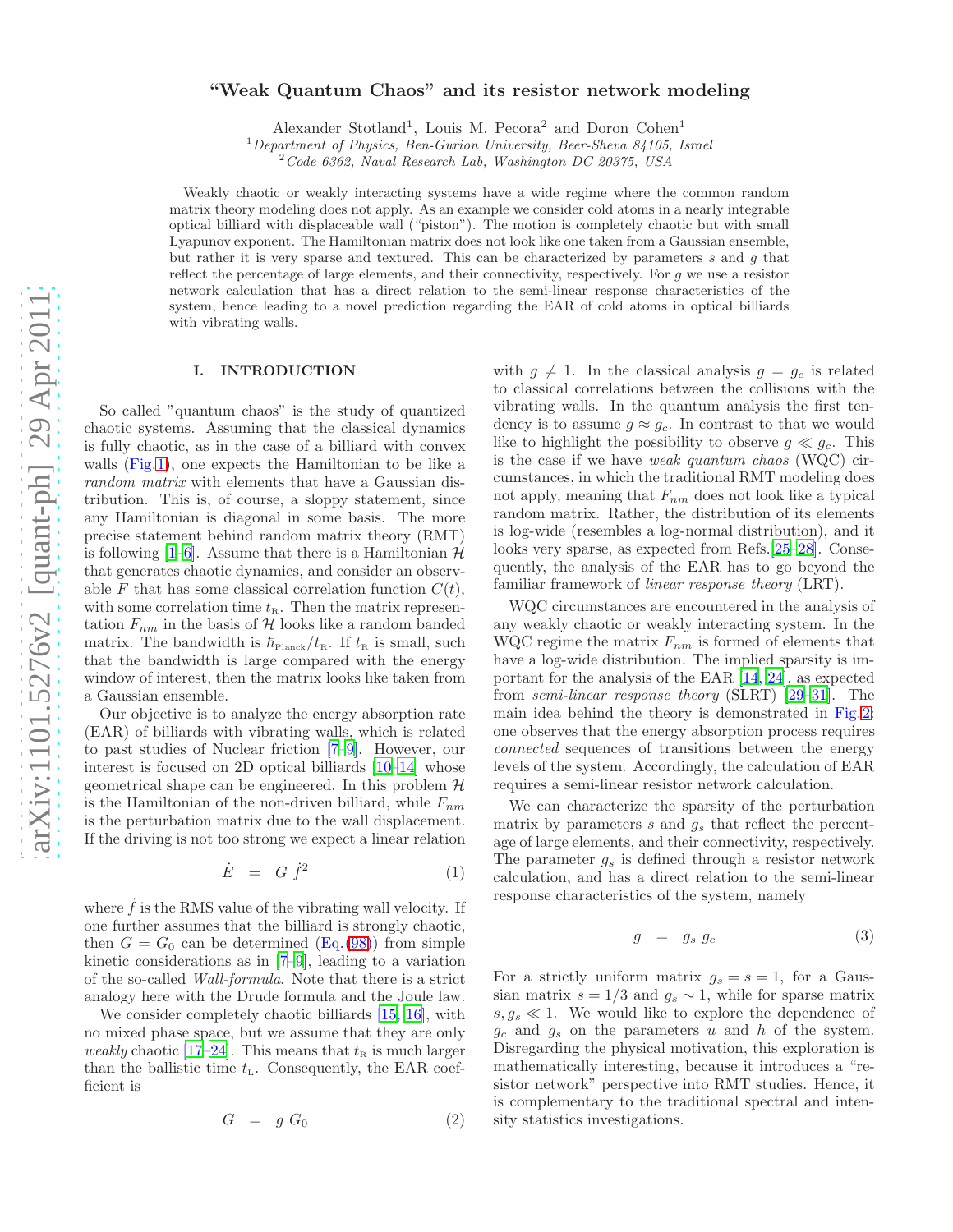#### A. Generic parameters

For a billiard of linear size  $L$  that has walls with radius of curvature  $R$ , as in Fig[.1,](#page-15-0) the Lyapunov time and the ballistic time are

$$
t_{\rm R} = R/v_{\rm E} \qquad \text{[Lyapunov time]} \tag{4}
$$

$$
t_{\rm L} = L/v_{\rm E} \qquad \text{[Ballistic time]} \tag{5}
$$

where  $v_{\rm E} = (2E/\text{m})^{1/2}$  is the velocity of the particle. The quantization introduces an additional length scale into the problem, the de Broglie wavelength

$$
\lambda_{\rm E} \equiv \frac{2\pi}{k_{\rm E}} \equiv \frac{h_{\rm Planck}}{\text{m}v_{\rm E}} \tag{6}
$$

Accordingly, the minimal model for the purpose of our study is featured by two *small* dimensionless parameters:

<span id="page-1-0"></span>
$$
u = L/R = [\text{degree of deformation}] \tag{7}
$$

$$
\hbar = \lambda_{\rm E}/L = [\text{scaled Planck}] = 2\pi/(k_{\rm E}L) \qquad (8)
$$

With the two classical time scales  $t_{\text{L}}$  and  $t_{\text{R}}$  one may associate two frequencies, while quantum mechanics adds an additional frequency that corresponds to the mean level spacing:

$$
\Delta_{\rm L} = 2\pi/t_{\rm L} \tag{9}
$$

$$
\Delta_{\rm R} = 2\pi/t_{\rm R} = u\,\Delta_{\rm L} \tag{10}
$$

$$
\Delta_0 \equiv 2\pi/t_{\rm H} = (\hbar/2\pi)^{d-1} \Delta_{\rm L} \tag{11}
$$

where  $d=2$  is the dimensionality of the billiard. The WQC circumstances that we would like to consider are characterized by the following separation of scales:

$$
\Delta_0, \ \Delta_{\rm R} \ \ll \ \Delta_{\rm L} \qquad \text{[WQC]} \tag{12}
$$

However, this is not a sufficient condition to observe WQC. The identification of the WQC regime in the  $(u, h)$ space is an issue that we would have to address.

#### B. Detailed outline

**The model.**— In Sec.  $(II)$  we define the model and explain the numerical procedure. Schematically the Hamiltonian of the system can be written as

<span id="page-1-1"></span>
$$
\mathcal{H}_{\text{total}} = \mathcal{H} - f(t)F \tag{13}
$$

$$
= \mathcal{H}_0 + U - f(t)F \tag{14}
$$

where  $\mathcal{H}_0$  describes the undeformed rectangular box, and U describes the deformation of the fixed walls, and  $F$  is the perturbation due to the displacement  $f(t)$  of the moving wall (piston). The geometry of the billiard is characterized by u, while  $\hbar$  defines via Eq.[\(8\)](#page-1-0) the energy window of interest.

**Eigenstates.** Given u and  $\hbar$  we find the ordered eigenenergies  $E_n$  of the Hamiltonian  $H$ , within the energy window of interest. This is done using the boundary element method [\[32\]](#page-14-14). A representative eigenstate is presented in Fig[.3.](#page-15-2) If the deformation is small it is meaningful to represent it in the basis which is defined by  $\mathcal{H}_0$ . See for example Fig[.4.](#page-15-3) As the deformation becomes larger more and more levels are mixed as demonstrated in Fig[.5.](#page-15-4)

Perturbation matrix.– Once we have the eigenstates we calculate the matrix elements  $F_{nm}$  of the perturbation term  $F$ , within the energy window of interest. An image of a representative matrix is shown in Fig[.6.](#page-16-0) The distribution of its elements is definitely not Gaussian, as shown in Fig[.7.](#page-16-1) In fact we see that the statistics of  $|F_{nm}|^2$  resembles a log-normal distribution.

Bandprofile.– In order to characterize the bandprofile of the perturbation matrix we define in  $Sec.(II)$  $Sec.(II)$  spectral functions  $\bar{C}_a(r)$  and  $\bar{C}_s(r)$  that are displayed in Fig[.8.](#page-16-2) We explain how  $\tilde{C}_a$  is semiclassically related to the power spectrum  $\tilde{C}(\omega)$  of the collisions, and how  $\bar{C}_s$  gives an indication for the sparsity of the matrix.

Sparsity.– We characterize the sparsity and the texture of the matrix by a parameter  $g_s$  that is defined in Sec. [\(III\)](#page-3-0). The numerical results for  $g_s$  are presented in Fig[.9.](#page-17-0) This characterization cares about the connectivity of the matrix elements, and is based on a calculation of a resistor network average. Some further details with respect to the resistor network average are given in  $App.(A).$  $App.(A).$  $App.(A).$ 

**Classical analysis.** In Sec.  $(IV)$  we provide a detailed analysis of the classical power spectrum  $C(\omega)$ . In particular, we derive an expression for the zero frequency peak, which reflects the long time correlations of the bouncing trajectories in our weakly chaotic billiard. App. [\(B\)](#page-13-0) provides optional perspectives with regard to this classical calculation.

**Quantum analysis.** In Sec.  $(V)$  we use 1st order perturbation theory for the analysis of the eigenstates of the deformed billiard, and hence get an approximation for  $C(\omega)$ . The validity of this approximation is very limited. We therefore fuse perturbation theory with semiclassical considerations in Sec.[\(VI\)](#page-6-0). This allows to obtain some practical approximations for  $g_c$  and  $g_s$ .

The WQC regime.– Eventually we turn to define the borders of the WQC regime in the  $(u, h)$  parameter space. This is also an opportunity to make a connection with previous works that concern spectral and intensity statistics for such type of weakly chaotic billiards.

Implications.– The relevance of the resistor network analysis to the EAR calculation is clarified in Sec.[\(VIII\)](#page-9-1), and the experimental feasibility of observing the implied SLRT anomaly is discussed in Sec.[\(IX\)](#page-10-0). A broader perspective with respect to EAR predictions is presented in  $Sec. (X)$  $Sec. (X)$ . In particular, we clarify how to bridge be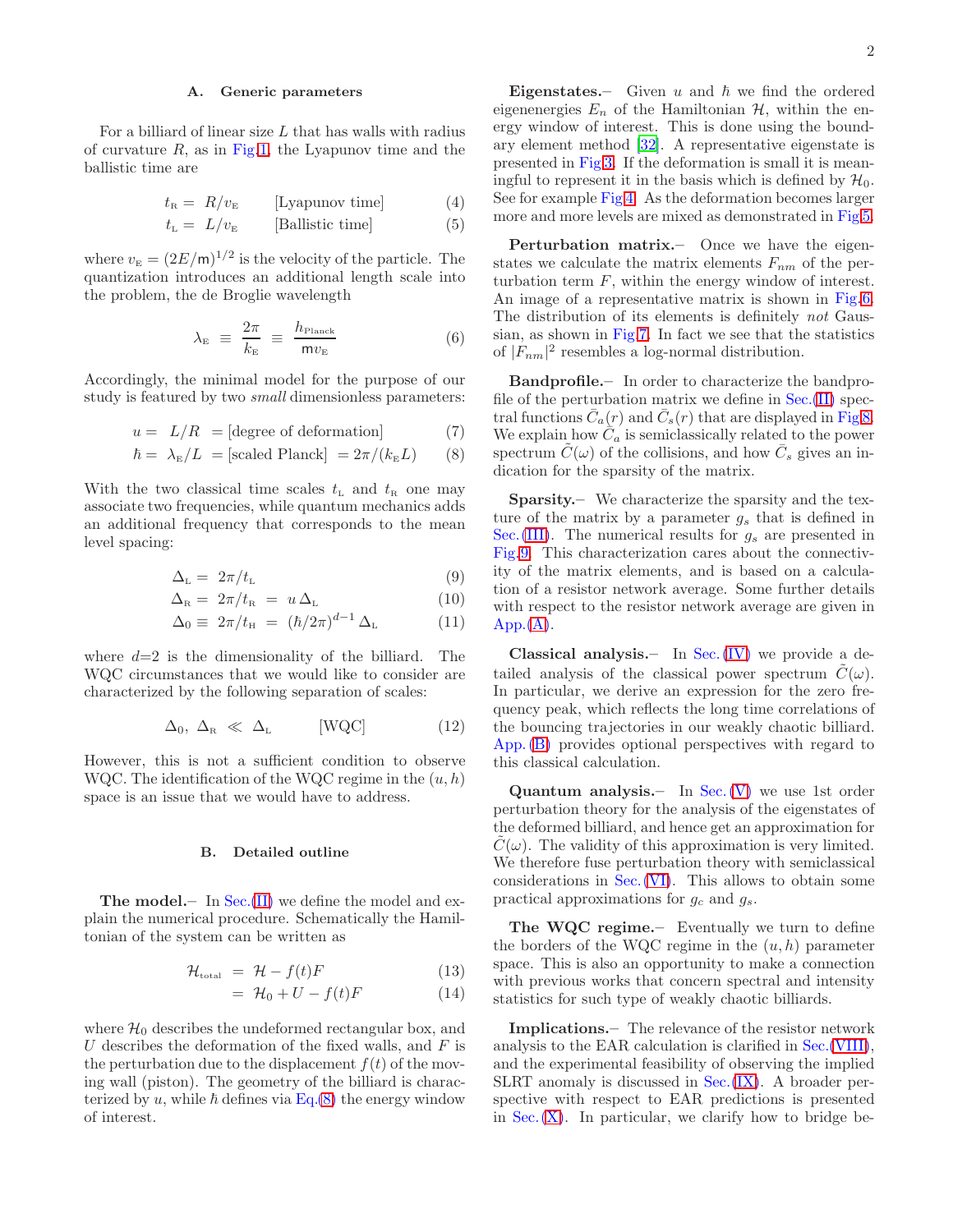tween what looks like contradicting results with regard to diffusive and diffractive systems, as opposed to ballistic billiards.

#### <span id="page-2-0"></span>II. THE MODEL, NUMERICS

The Hamiltonian of the system is

$$
\mathcal{H}_{\text{total}} = \frac{\mathbf{p}^2}{2\mathbf{m}} + W_{\text{box}}(x, y) + W_f(x - f(t)D_f(y)) \quad (15)
$$

We write it formally as in Eq.[\(13\)](#page-1-1), where  $\mathcal{H}_0$  describes the undeformed rectangular box  $L_x \times L_y$ . The ballistic time is defined as  $t_{\rm L} = L_x/v_{\rm E}$ , which is the typical time for successive collisions with the piston. The term  $U$  in the Hamiltonian is due to a deformation  $D_u(y)$  of the left static wall. The amplitude of this deformation is  $D_0 \sim L_y^2/R$ , while  $u \equiv L_y/R$  is conveniently defined as the dimensionless deformation parameter. The driving term  $-f(t)F$  is due to the deformation  $f(t)D_f(y)$  of the right wall, leading to the identification

$$
F = D_f(y)W_f'(x) \tag{16}
$$

For parallel displacement of a "piston" we set  $D_f(y)=1$ . Note that  $f(t)D_f$  unlike  $D_u$  is assumed to be small compared with the de Broglie wavelength.

For a billiard system with "hard" walls the potential is zero inside the box, and become very large outside of the box. Accordingly, it is assumed that  $W_f(r) = 0$  for  $r < 0$ , with a steep rise as r becomes  $> 0$ . Accordingly, the penetration distance upon collision is much smaller compared with the linear dimension  $L$  of the box. Say that the force which is exerted on the particle by the piston is  $W_f'(r) = F_0$  for  $r > 0$  and zero otherwise, then it is assumed that  $E/F_0 \ll L$ , where E is the kinetic energy of the particle inside the box. Below we take the limit  $F_0 \to \infty$ .

Following [\[33](#page-14-15)[–35\]](#page-14-16) we discuss the definition and the calculation of the spectral function  $\tilde{C}(\omega)$  that describes the fluctuations of  $F$  in the non-driven billiard system. We first discuss the classical and then turn to the quantum.

Classical.– In the classical context the Hamiltonian H can be used to generate a trajectory  $(t_i, y_i, \theta_i)$ , where  $j$  labels successive collisions with the piston at  $(0, y_j)$  with incident angle  $\theta_j$ . Consequently, the associated  $F(t)$  consists of impulses of height  $F_0$  whose duration is  $2mv_E \cos(\theta_i)/F_0$ . In the hard wall limit one can write formally

<span id="page-2-3"></span>
$$
F(t) = \sum_{j} 2m v_{E} \cos(\theta_{j}) D_{f}(y_{j}) \delta(t - t_{j})
$$
 (17)

Assuming ergodic motion, the auto-correlation function of  $F(t)$  can be calculated from the time dependence of a single trajectory that has some long duration  $t_{\infty}$ 

$$
C(t) = \langle F(t)F(0) \rangle = \overline{F(t)F(0)} \tag{18}
$$

The associated power spectrum is:

<span id="page-2-4"></span>
$$
\tilde{C}_{\text{cl}}(\omega) \equiv \int_{-\infty}^{\infty} C(t) e^{i\omega t} dt = \frac{1}{t_{\infty}} |\tilde{F}(\omega)|^2 \qquad (19)
$$

$$
= \frac{1}{t_{\infty}} \left| \sum_{j} 2mv_{\rm E} \cos(\theta_j) D_f(y_j) e^{i\omega t_j} \right|^2 \tag{20}
$$

If we regard the impulses as uncorrelated we get the result

<span id="page-2-2"></span>
$$
\tilde{C}_{\text{el}}(\omega) \rightarrow \left[\frac{8}{3\pi} \frac{\mathsf{m}^2 v_{\text{E}}^3}{L_x}\right] \equiv C_{\infty} \quad (21)
$$

which holds in the  $\omega \to \infty$  limit. More details about this calculation and its refinement will be presented in  $Sec.(IV).$  $Sec.(IV).$  $Sec.(IV).$ 

Quantum.– The unperturbed energy levels of the rectangular box are

$$
E_{\bar{n}} = E_{n_x n_y} = \frac{1}{2m} \left[ \left( \frac{\pi n_x}{L_x} \right)^2 + \left( \frac{\pi n_y}{L_y} \right)^2 \right] \quad (22)
$$

with the mean level spacing

$$
\Delta_0 = \frac{2\pi}{mL_xL_y} \tag{23}
$$

For a given deformation we diagonalize  $H$ , and find the ordered eigenenergies  $E_n$  with  $n = 1, 2, 3, \dots$ , within an energy window of interest which is characterized by the dimensionless parameter  $\hbar$ . This is done using the bound-ary element method [\[32\]](#page-14-14). Each eigenstates  $\psi(x, y)$  is represented by a boundary function  $\varphi(y) \equiv \psi'(0, y)$ , where the normal derivative is with respect to  $x$  at the position  $x=0$  of the piston. Consequently, the matrix elements of  $F$  are

<span id="page-2-5"></span>
$$
F_{nm} = -\frac{1}{2m} \int_0^{L_y} \varphi^{(n)}(y) \varphi^{(m)}(y) D_f(y) dy \qquad (24)
$$

Given  $F_{nm}$  one can calculate the quantum mechanical version of the spectral function

<span id="page-2-1"></span>
$$
\tilde{C}_{qm}(\omega) = \sum_{m} |F_{nm}|^2 2\pi \delta(\omega - (E_m - E_n)) \qquad (25)
$$

where it is implicit that the delta functions have a finite smearing width related to the measurement time  $t_{\infty}$ , and an average over the reference state  $(E_n \sim E)$  is required to reflect the associated uncertainty in energy.

Correspondence.– For a chaotic system, if the correlation time is short, one expects quantum-to-classical correspondence (QCC) with regard to  $C(\omega)$ . It follows from Eq. [\(25\)](#page-2-1) that this spectral function should reflect the bandprofile of the perturbation matrix  $[1-4]$  $[1-4]$ . Let us express this observation in a convenient way that allows a practical procedure for numerical verification. We calculate  $F_{nm}$  in an energy window of interest, and define the associated matrix

$$
\mathbf{X} = \{ |F_{nm}|^2 \} \tag{26}
$$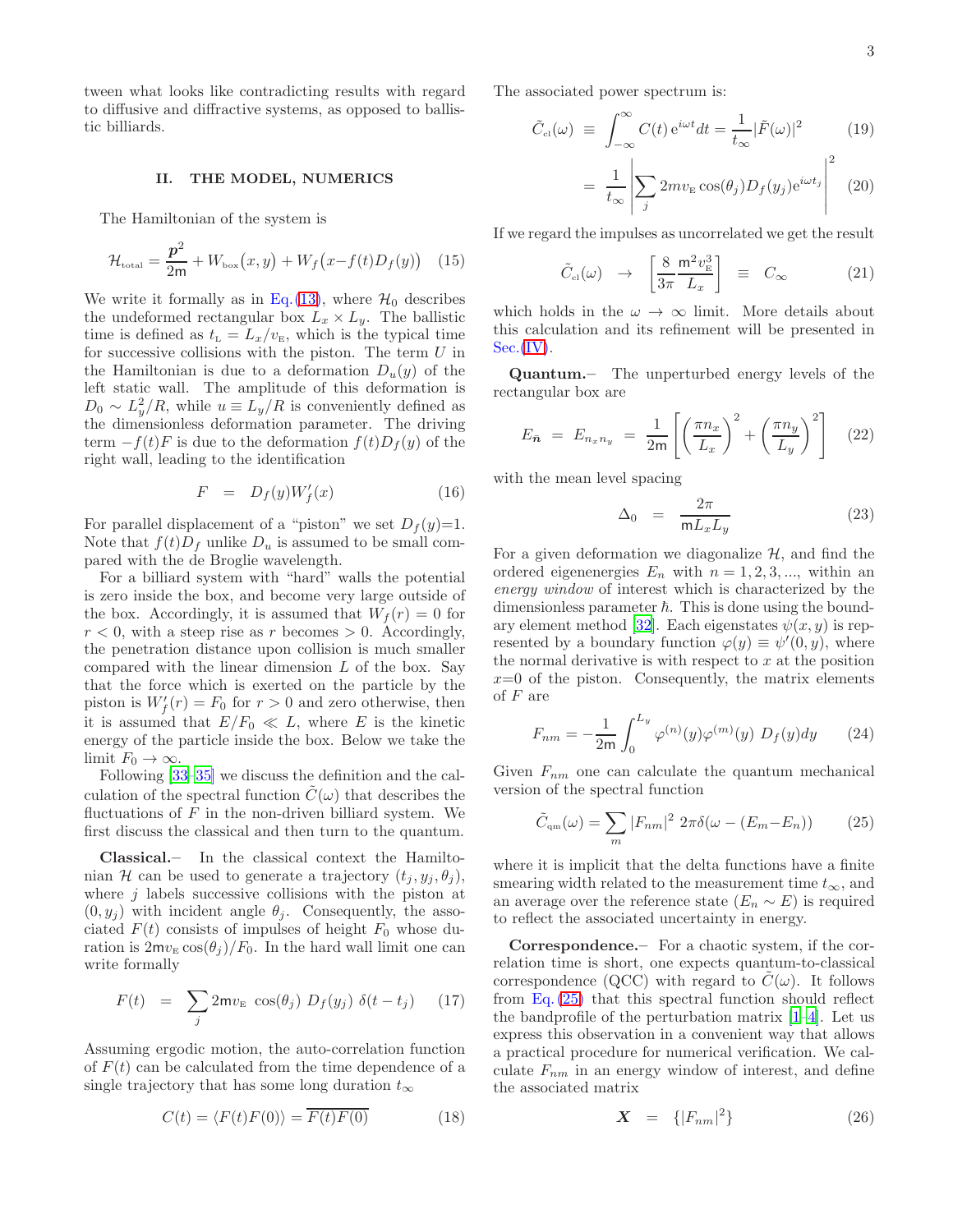The bandprofile  $\bar{C}_a(r)$  is defined by the average of the elements  $X_{nm}$  along the diagonals  $n-m = r$ . In the same way we also define a *median* based bandprofile  $\overline{C}_s(r)$ . Given that the mean level spacing  $\Delta_0$  is small compared with the energy range of interest, the correspondence between  $\widetilde{C}_{\text{qm}}(\omega)$  and  $\widetilde{C}_{\text{cl}}(\omega)$  can be expressed as:

<span id="page-3-1"></span>
$$
\bar{C}_a(n-m) \approx \left(\frac{2\pi}{\Delta_0}\right)^{-1} \tilde{C}_{\text{cl}}(E_n - E_m) \qquad (27)
$$

In particular, it follows from  $Eq.(21)$  $Eq.(21)$  that the unrestricted average value of the elements  $X_{nm}$  is

<span id="page-3-4"></span>
$$
\langle \langle \mathbf{X} \rangle \rangle_{\infty} = \left( \frac{8}{3\pi} \right) \frac{\text{m}v_{\text{E}}^3}{L_y L_x^2} \tag{28}
$$

In fact this result can be established without relaying on QCC considerations via a sum rule that we discuss in Sec.[\(VI\)](#page-6-0), and the same result is also obtained from the zero order evaluation of matrix as described in Sec.[\(V\)](#page-5-0). Whenever applicable we re-scale the numerical results with respect to this reference value.

The applicability of the QCC relation  $Eq.(27)$  $Eq.(27)$ , to the analysis of our billiard system is confirmed in Fig[.8,](#page-16-2) down to very small frequencies. We also see that

$$
\bar{C}_s(r) \ll \bar{C}_a(r) \rightarrow \langle\langle \mathbf{X} \rangle\rangle_{\infty} \tag{29}
$$

where the value on the right is obtained in the limit  $r \to \infty$ . The inequality  $\bar{C}_s \ll \bar{C}_a$  means that the value of the typical matrix element is very small compared with the average value. We are therefore motivated to define notions of sparsity and texture in Sec. [\(III\)](#page-3-0).

### <span id="page-3-0"></span>III. SPARSITY AND TEXTURE

For strongly chaotic systems the elements within the band have approximately a Gaussian distribution. But for WQC the matrix becomes sparse and textured as demonstrated in Fig. [6.](#page-16-0) These features go beyond the semiclassical analysis of the bandprofile. The sparsity is related to the size distribution of the in-band elements: Loosely speaking one may say that only a small fraction (s) of elements are large, while most of the elements are very small (for a precise definition of s see below). The texture refers to the non-random arrangement of the minority of large elements.

In the WQC regime the size distribution of the inband elements becomes log-wide (approximately lognormal) as seen in Fig. [7.](#page-16-1) This is reflected by having  $\bar{C}_s(r) \ll \bar{C}_a(r)$  as seen in Fig[.8.](#page-16-2) Accordingly, an optional measure for sparsity is the parameter  $q$  which is defined as the ratio of the median to the average.

The sparsity and the texture of  $F_{nm}$  are important for the analysis of the energy absorption rate as implied by SLRT. Accordingly, it is physically motivated to characterize the sparsity by a resistor network measure  $q_s$ that reflects the connectivity of the elements, and hence has a direct relation to the semi-linear response characteristics of the system. The precise definitions of  $g_s$  is given below. For a strictly uniform matrix  $g_s = s = 1$ , for a Gaussian matrix  $s = 1/3$  and  $g_s \sim 1$ , while for sparse matrix  $s, g_s \ll 1$ . The dependence of the sparsity on the energy and on the degree of deformation is demonstrated in Fig[.9,](#page-17-0) and is related to the mixing of the levels in Fig[.5.](#page-15-4)

**Definition of s.** Define a matrix  $X$  whose elements are  $X_{nm} = |F_{nm}|^2$ . Associate with it an untextured matrix  $X^{\text{utx}}$  and a uniformized matrix  $X^{\text{unf}}$  that have the same bandprofile  $C(r)$ . The former is obtained by performing random permutations of the elements along the diagonals, while the latter is obtained by replacing each of the elements of a given diagonal by their average. The participation number (PN) of a set  $\{X_i\}$  is defined as  $\left(\sum_{i} X_i\right)^2 / \sum_{i} X_i^2$ , and reflects the number of the large elements. Here the index is  $i = (n, m)$ . The PN of  $\{X_{nm}\}\$ counts the number of large elements in the matrix. The PN of  $\{X_{nm}^{\text{unf}}\}$  counts the number of the in-band elements. Accordingly, the ratio constitutes a measure for sparsity:

$$
s = s[\boldsymbol{X}] \equiv \frac{\text{PN}[\boldsymbol{X}]}{\text{PN}[\boldsymbol{X}^{\text{unf}}]} \tag{30}
$$

It should be clear that  $X$  and  $X^{ux}$  have the same s but only the former might have texture. So the next question is how to define texture avoiding a subjective visual inspection.

**Definition of**  $g_s$ **.** Complementary information about the sparsity of the matrix, that takes into account the texture as well, is provided by the resistor network measure  $g_s$ . Coming back to  $X_{nm}$  we can associate with it a matrix

<span id="page-3-3"></span>
$$
G_{nm} = 2F(n-m)\frac{X_{nm}}{(n-m)^2} \tag{31}
$$

where  $\sum_r F(r) = 1$  is a weight function whose width should be quantum mechanically large (i.e.  $\gg 1$ ) but semiclassically small (i.e.  $\lesssim$  the bandwidth). With such choice the  $G_{nm}$  are proportional to the Fermi-golden rule transition rates that would be induced by a low-frequency driving  $-f(t)F$ . Optionally we can regard these  $G_{nm}$  as representing connectors in a resistor network, as in Fig[.2.](#page-15-1) The inverse resistivity of the strip can be calculated using standard procedure, as in electrical engineering, and the result we call  $\langle \langle X \rangle \rangle_s$ . For more details see App.[\(A\)](#page-12-0). It is useful to notice that if all the elements of  $X$  are identical then  $\langle \langle X \rangle \rangle_s$  equals the same number. More generally  $\langle \langle X \rangle \rangle_s$  is smaller than the conventional algebraic average  $\langle \langle X \rangle \rangle_a$  (calculated with the same weight function). Accordingly, the resistor network quantity  $\langle \langle X \rangle \rangle_s$  can be regarded as a smart average over the elements of  $X$ , that takes their connectivity into account. Consequently, it is natural to define a physically motivated resistor-network measure for sparsity and texture:

<span id="page-3-2"></span>
$$
g_s = g_s[\boldsymbol{X}] \equiv \frac{\langle \langle \boldsymbol{X} \rangle \rangle_s}{\langle \langle \boldsymbol{X} \rangle \rangle_a} \tag{32}
$$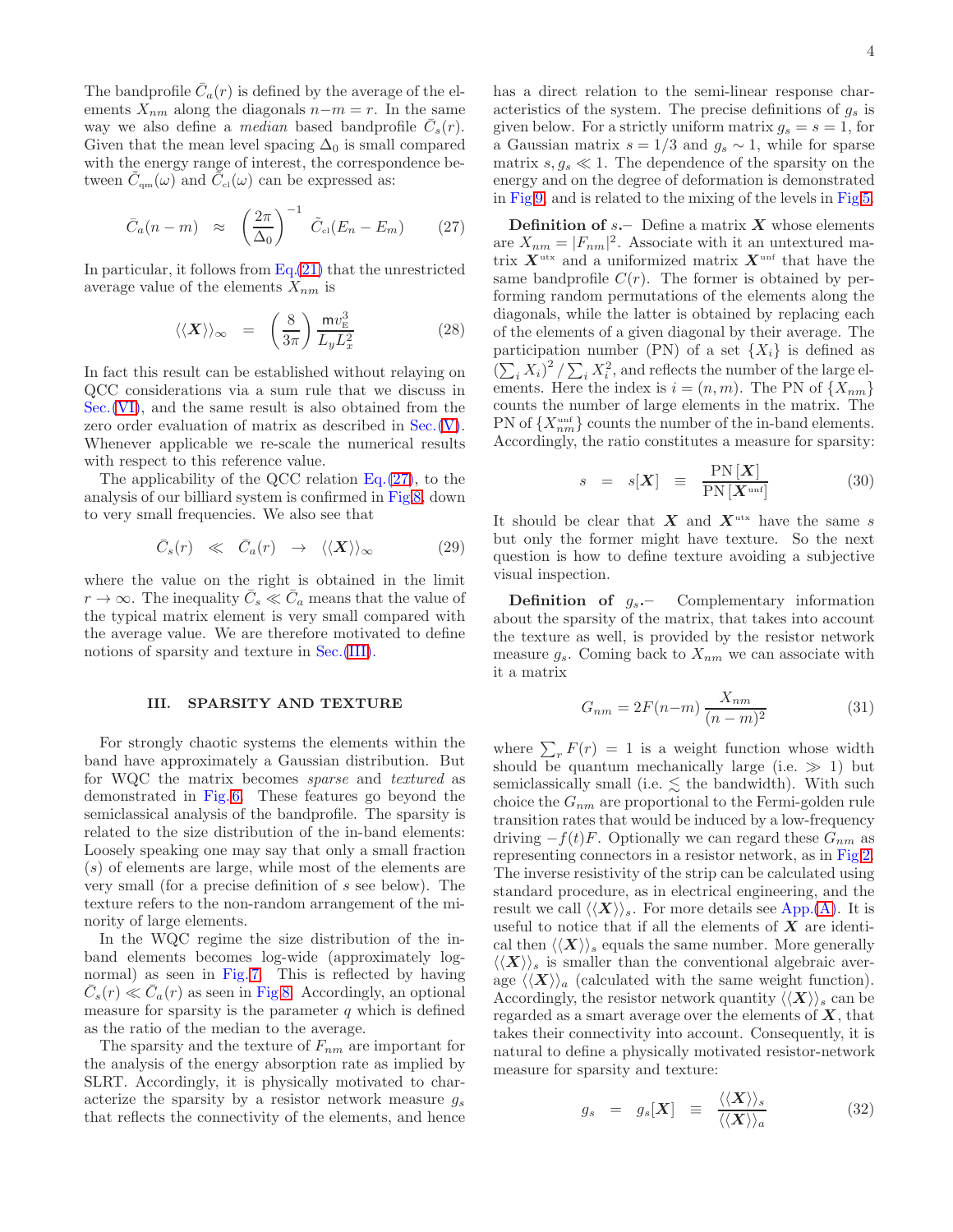One can show that  $\langle \langle X \rangle \rangle_s$  is strictly bounded from below by the harmonic average. In practice the geometric average or the median provide better lower bounds. In the RMT context a realistic estimate for  $\langle \langle X \rangle \rangle_s$  can be obtained using a generalized variable-range-hopping procedure (see [\[31](#page-14-13)] for details).

Additional definitions.– If the elements  $X_{nm}$  have a well defined average  $\langle \langle X \rangle \rangle_{\infty}$  in the limit of infinite truncation, then it is convenient to define

<span id="page-4-5"></span>
$$
g_c \equiv \frac{\langle \langle \boldsymbol{X} \rangle \rangle_a}{\langle \langle \boldsymbol{X} \rangle \rangle_\infty} \tag{33}
$$

$$
g \equiv \frac{\langle \langle \boldsymbol{X} \rangle \rangle_s}{\langle \langle \boldsymbol{X} \rangle \rangle_\infty} = g_s g_c \tag{34}
$$

Later, in Sec.[\(VIII\)](#page-9-1), we discuss the physical significance of g, and identify it as the dimensionless absorption coefficient. In particular,  $g_c$  is identified as the dimensionless absorption coefficient in the classical calculation, which is determined by taking into account classical correlations. In the quantum case we have an additional suppression factor  $g_s$  due to the sparsity of the perturbation matrix.

## <span id="page-4-0"></span>IV. CLASSICAL ANALYSIS OF  $\tilde{C}(\omega)$

Let us assume that we have a collision in angle  $\theta$  with the flat piston. The force which is exerted on the particle during the collision is  $F_0$ , such that the impact is

$$
q_{\theta} = 2m v_{\rm E} \cos(\theta) \tag{35}
$$

Consequently, the force  $F(t)$  looks like a train of spikes as in Eq.  $(17)$ . Note that the duration of a collision is  $q_{\theta}/F_0$ . In the absence of deformation the time distance between the spikes is

$$
\tau_{\theta} = \frac{2L_x}{v_{\rm E}\cos\theta} \tag{36}
$$

where  $\theta$  is constant of the motion. For the following calculations it is useful to define the following averages:

<span id="page-4-2"></span>
$$
C_{\infty} = \left\langle \left(\frac{q_{\theta}^{2}}{\tau_{\theta}}\right) \right\rangle_{\theta} = \frac{8}{3\pi} \frac{\mathrm{m}^{2} v_{\mathrm{E}}^{3}}{L_{x}}
$$
 (37)

$$
c_0 = \left\langle \left(\frac{q_\theta}{\tau_\theta}\right)^2 \right\rangle_\theta = \frac{3}{8} \frac{\mathrm{m}^2 v_\mathrm{E}^4}{L_x^2} \tag{38}
$$

$$
c_{\infty} = \left\langle \left(\frac{q_{\theta}}{\tau_{\theta}}\right) \right\rangle_{\theta}^{2} = \frac{1}{4} \frac{\mathsf{m}^{2} v_{\mathrm{E}}^{4}}{L_{x}^{2}} \tag{39}
$$

$$
\text{Var}\left[\frac{q}{\tau}\right] \equiv c_0 - c_\infty = \frac{1}{8} \frac{\mathsf{m}^2 v_{\rm E}^4}{L_x^2} \tag{40}
$$

If we have a very small  $u$  the effect would be to ergodize  $\theta$  with some rate  $\gamma_{\theta}$ . After time t the number  $(\#)$  of collisions is  $t/\tau_{\theta}$  and consequently the deviation of the perturbed trajectory is multiplied by  $(1 + L/R)^{\#} \approx$ 

 $\exp((v_{\rm E}t/R)\cos(\theta))$ . Accordingly, the instability exponent is

<span id="page-4-4"></span>
$$
\gamma_{\theta} \approx \gamma_0 + \frac{v_{\rm E}}{R} \cos(\theta) \tag{41}
$$

For sake of generality we have added a background term  $\gamma_0$ . This background term would arise if the upper or lower walls were deformed, or if the potential floor were not flat. A non zero  $\gamma_0$  is unavoidable in a realistic system. As we shall see shortly the effect of the deformation is twofold. The primary effect is to ergodize  $\theta$ , and the secondary effect is to modify the small  $\omega$  spectral content of the fluctuations.

**Power spectrum.**— Let us define  $F_{\theta}(t)$  as the temporal "signal" which is associated with a trajectory that starts at the piston with  $\theta$  collision angle. This signal consists of delta spikes, the first one being  $q_{\theta} \delta(t)$ . The correlation function can be expressed as

<span id="page-4-1"></span>
$$
\langle F(0)F(t)\rangle = \left\langle \frac{q_{\theta}}{\tau_{\theta}}F_{\theta}(t)\right\rangle_{\theta} \tag{42}
$$

$$
= \left\langle \frac{q_{\theta}^{2}}{\tau_{\theta}} \right\rangle_{\theta} \delta(t) + \text{ correlations}
$$
 (43)

where the first term represents the self-correlation of the spikes. It is convenient to subtract from  $\langle F(0)F(t)\rangle$  its global offset, and to define the correlation function as

$$
C(t) = \langle F(0)F(t) \rangle - \langle F \rangle^2 \tag{44}
$$

The associated power spectrum is the Fourier transform:

<span id="page-4-3"></span>
$$
\tilde{C}(\omega) = \left\langle \frac{q_{\theta}}{\tau_{\theta}} \tilde{F}_{\theta}(\omega) \right\rangle_{\theta} - \left\langle \frac{q_{\theta}}{\tau_{\theta}} \right\rangle_{\theta}^{2} 2\pi \delta(\omega) \tag{45}
$$

Note that  $\tilde{F}_{\theta}(\omega)$  is the FT of  $F_{\theta}(t)$ . It is not the same as  $F(\omega)$  of Eq.[\(19\)](#page-2-4). The latter has a random phase due to a time displacement of the time origin, while in the case of  $F_{\theta}(t)$  the time origin is fixed by the presence of  $F(0)$ in Eq. $(42)$ .

Infinite frequency limit.– The first obvious observation is that that for large frequencies the power spectrum becomes flat and reaches a constant value that reflects the self-correlation peak of  $Eq.(43)$  $Eq.(43)$ 

$$
\tilde{C}(\infty) = \left\langle \frac{q^2}{\tau} \right\rangle = C_{\infty} \tag{46}
$$

where  $C_{\infty}$  is given by Eq. [\(37\)](#page-4-2). This result, if it is a applied to finite frequencies, is termed in the literature "the white noise approximation".

Zero deformation.– Let us consider the nondeformed integrable billiard. Then the bouncing trajectories consist of equal spikes and may have an arbitrary long periods  $\tau_{\theta}$ . The Fourier transform of  $F_{\theta}(t) = \sum_{j} q_{\theta} \delta(t-t_j)$ , is a reciprocal comb, namely

$$
\tilde{F}_{\theta}(\omega) = q_{\theta} \sum_{n} \frac{2\pi}{\tau_{\theta}} \delta\left(\omega - \frac{2\pi}{\tau_{\theta}}n\right)
$$
\n(47)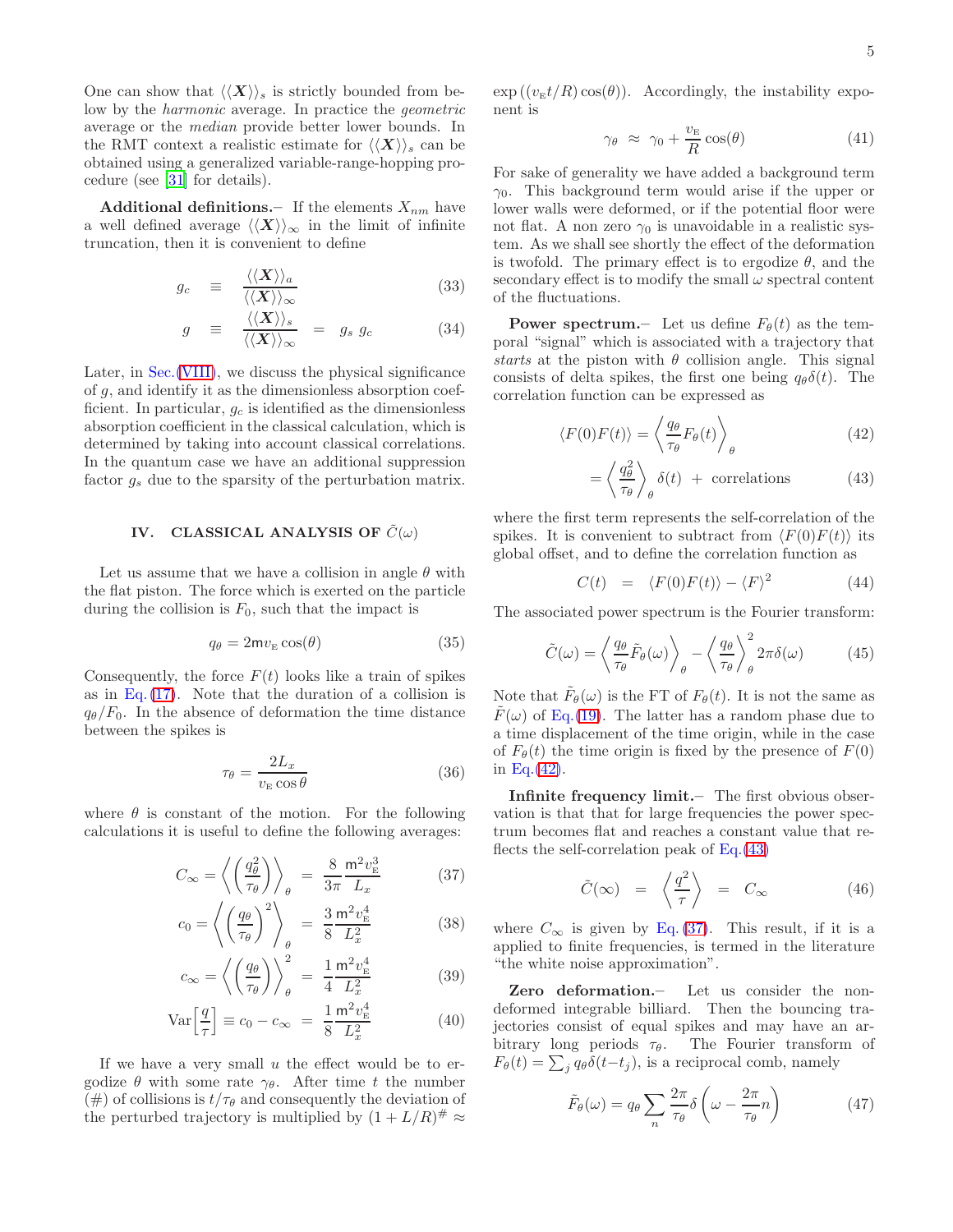The power spectrum is obtained using  $Eq.(45)$  $Eq.(45)$ . It consists of two components. One component is the zero frequency peak which reflects the dispersion of the impact pulses

<span id="page-5-1"></span>
$$
\tilde{C}(\omega \sim 0) = \text{Var}\left[\frac{q}{\tau}\right] 2\pi \delta(\omega) \tag{48}
$$

This zero frequency peak would be broadened if the deformation were non zero, as discussed in the next paragraph. The second component of the power spectrum consists of ballistic peaks at  $\omega_n = (\pi v_E/L_x)n$ , that merge to  $C_{\infty}$  in the infinite frequency limit:

$$
\tilde{C}(\omega > 0) = C_{\infty} \sum_{\omega_n > \omega} \frac{3}{2n} \frac{(\omega/\omega_n)^4}{\sqrt{1 - (\omega/\omega_n)^2}} \qquad (49)
$$

Fig[.8](#page-16-2) presents the numerical data for a slightly deformed billiard. Disregarding the broadened zero-frequency peak, the above zero-deformation result provides a practical overall approximation.

Small deformation.– For small deformation the main effect is the broadening of the delta function in Eq. [\(48\)](#page-5-1). Assuming a  $\theta$  independent  $\gamma$ , the  $\delta(\omega)$  is replaced by the Lorentzian  $(1/\pi)\gamma/(\omega^2+\gamma^2)$ . Hence, we get for small frequencies

<span id="page-5-3"></span>
$$
\tilde{C}(\omega \ll \Delta_{\rm L}) \approx \text{Var}\left[\frac{q}{\tau}\right] \times \frac{2/\gamma}{1 + (\omega/\gamma)^2} \tag{50}
$$

We further illuminate this result using a time dependent and number variance approaches in App.[\(B\)](#page-13-0). If  $\gamma = \gamma_0$ is well defined there is a well defined limiting value as  $\omega \to 0$ . With the identification  $\gamma \sim 1/t_{\rm R}$  one should realize that the power spectrum at zero frequency is enhanced by factor  $t_{\rm R}/t_{\rm L}$ , hence

<span id="page-5-2"></span>
$$
\tilde{C}(\omega = 0) \approx \frac{1}{u}C_{\infty} \tag{51}
$$

But if  $\gamma$  is given by Eq.[\(41\)](#page-4-4) we have to perform an ergodic average over  $\theta$ . This becomes interesting if  $\gamma_0$  is very small or zero, as discussed in the next paragraph.

Bouncing effect.– It has been proven [\[15,](#page-14-6) [16](#page-14-7)] that in strictly hyperbolic billiards the time correlation function exhibits an exponential decay rate. But if there are bouncing trajectories, that do not collide with the deformed surfaces, and can be of arbitrarily long length, then a power law decay shows up as in the hard-sphere gas [\[17\]](#page-14-8) and in the Stadium [\[18\]](#page-14-18). Our billiard, with  $\gamma$  as given by  $Eq.(41)$  $Eq.(41)$ , can be regarded as a related variation on this theme. Assuming that  $\gamma_0$  is very small, the trajectory has a very long bouncing period when  $\theta \sim \pi/2$ . Consequently, the ergodic average over  $1/\gamma$  generates a logarithm factor  $log(1/\gamma_0)$ , or at finite frequency it becomes  $\log(1/\omega)$ . Let us be more precise in the  $\gamma_0 = 0$ 

case. Averaging over the Lorentzian we get

<span id="page-5-4"></span>
$$
\tilde{C}(\omega) = \frac{\mathsf{m}^2 v_{\rm E}^3}{2L_x^2} \frac{R}{\sqrt{1 + \frac{\omega^2 R^2}{v_{\rm E}^2}}} \operatorname{arctanh}\left[\frac{1}{\sqrt{1 + \frac{\omega^2 R^2}{v_{\rm E}^2}}}\right]
$$
\n
$$
= \frac{\mathsf{m}^2 v_{\rm E}^4}{4L_x^2} \frac{t_{\rm R}}{\sqrt{1 + \omega^2 t_{\rm R}^2}} \ln\left[1 + \frac{2 + 2\sqrt{1 + \omega^2 t_{\rm R}^2}}{\omega^2 t_{\rm R}^2}\right] (52)
$$

For small  $\omega$  the above expression can be further simplified:

$$
\tilde{C}(\omega \ll \Delta_{\rm R}) \approx \mathsf{m}^2 v_{\rm E}^3 \frac{R}{2L_x^2} \ln\left[\frac{2}{\omega t_{\rm R}}\right] \tag{53}
$$

In the zero frequency limit, if  $\gamma_0$  is finite, the logarithmic factor in the baove expression is replaced by  $\ln[2/(\gamma_0 t_{\rm R})]$ . Consequently, the result  $g_c = 1/u$  which is implied by Eq.[\(51\)](#page-5-2) is replaced by

$$
g_c = \ln \left[ 2 \frac{\Delta_{\rm R}}{\gamma_0} \right] \frac{1}{u} \qquad \text{[for } \omega_c \to 0] \tag{54}
$$

In the quantum case, that we discuss later, the finite level spacing provides an additional lower cutoff  $\Delta_0$  that "competes" with  $\gamma_0$  as discussed in Sec.[\(VI\)](#page-6-0).

### <span id="page-5-0"></span>V. PERTURBATION THEORY ANALYSIS

In this section we shall see what comes out for the matrix elements  $F_{nm}$  within the framework of quantum perturbation theory to leading order: zero order evaluation for the "large" elements, and first order perturbation theory (FOPT) for the "small" elements. In Sec.[\(VI\)](#page-6-0) we shall try to reconcile the perturbation theory results with the classical results of Sec.[\(IV\)](#page-4-0).

The small parameter in the perturbative treatment is u. The eigenstates  $\bar{\mathbf{n}} = (n_x, n_y)$  of the non-deformed billiard are

$$
\psi^{(\bar{n})}(x,y) = \frac{2}{\sqrt{L_x L_y}} \sin\left(n_x \frac{\pi}{L_x} x\right) \sin\left(n_y \frac{\pi}{L_y} y\right) (55)
$$

The deformation profile is

$$
D_u(y) = \sqrt{R^2 - (y - \varepsilon)^2} - \sqrt{R^2 - (L_y - \varepsilon)^2}
$$
 (56)

In the FOPT treatment the perturbation term in the Hamiltonian is calculated using an expression analogous to Eq. [\(24\)](#page-2-5), with  $D_u$  replacing  $D_f$  along the left wall, leading to

$$
U_{\bar{n}\bar{m}} = -\frac{\pi}{mL_x^3} \left( D_{n_y - m_y} - D_{n_y + m_y} \right) n_x m_x \tag{57}
$$

where

$$
D_{\nu} \equiv \frac{1}{L_y} \int_0^{L_y} D_u(y) \cos\left(\nu \frac{\pi}{L_y} y\right) dy \tag{58}
$$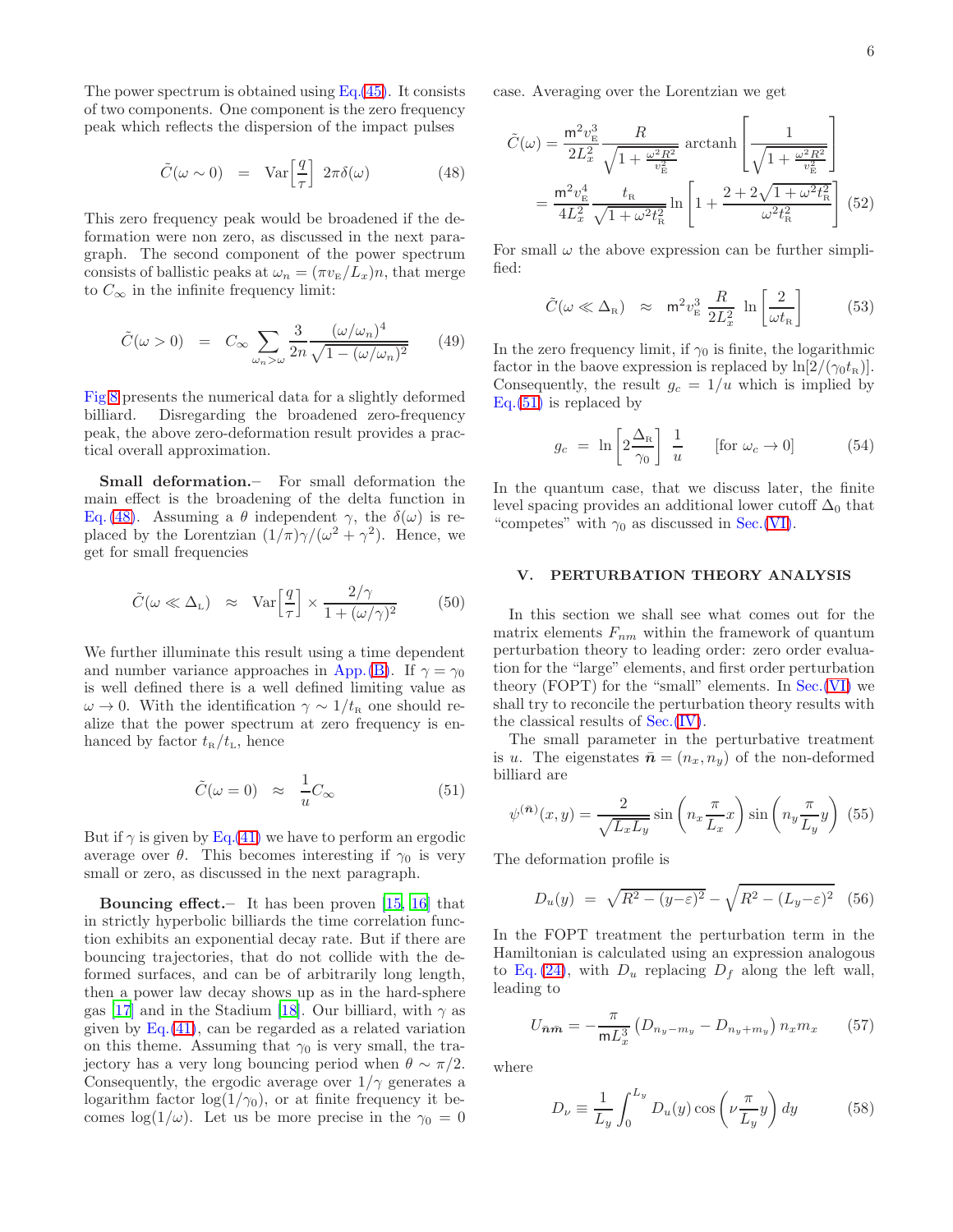In the numerical analysis we calculate  $D_{\nu}$  and hence  $U_{nm}$ numerically. But here, for presentation purpose, we introduce a practical approximation:

$$
|U_{nm}| \approx \left(\frac{D_0}{mL_x^3}\right) \frac{n_x m_x}{1 + |n_y - m_y|^{\alpha}} \tag{59}
$$

In this expression an exponent  $\alpha=1$  would arise due to the discontinuity of  $D_u(y)$  at  $y=0$ . However, the effective value of  $\alpha$  is larger because this discontinuity is very small and hardly expressed numerically. Furthermore, we would not like to restrict the analysis to the specific deformation that had been assumed in the numerics. We therefore regard  $\alpha$ , for the sake of further discussion, as a fitting parameter.

We can regard the deformation  $U$  as inducing scattering between the  $n_y$  modes of the rectangular "waveguide". If the box is not deformed  $(u=0)$ , which is like "no scattering", then  $n_y$  is a good quantum number. Otherwise, for non-zero deformation, the levels are mixed. The FOPT overlap between perturbed and unperturbed states is

$$
\langle \bar{m}|n\rangle = \frac{U_{\bar{m}\bar{n}}}{E_{\bar{n}} - E_{\bar{m}}}
$$
\n(60)

Note that by adiabatic continuation we assume in this expression an association of perturbed states  $n$  with unperturbed states  $\bar{\boldsymbol{n}} = (n_y, n_y)$ . This association holds for those levels that are not mixed non-perturbatively. Later we discuss the coexistence of perturbative and nonperturbative mixing.

**Zero order elements.** We turn to look at  $F_{nm}$ . For zero deformation it is block-diagonal with respect to  $n_y$ . Namely,

<span id="page-6-4"></span>
$$
F_{\bar{n}\bar{m}} = -\delta_{n_y,m_y} \frac{\pi^2}{m L_x^3} n_x m_x \tag{61}
$$

Most of the matrix elements are zero, while a small fraction are finite. Considering the elements within an energy shell E, setting  $|n| \sim |m| \sim k_{\rm E}L$ , the size of the large elements is

<span id="page-6-1"></span>
$$
|F_{nm}|_0 \sim \frac{1}{mL^3} (k_{\rm E} L)^2
$$
 (62)

In  $App.$  [\(C\)](#page-13-1) we show that the fraction of elements that have this large value is

$$
p_0 = \frac{2}{\pi k_{\rm E} L_y} \tag{63}
$$

Consequently, the average value  $\langle \langle |F_{nm}|^2 \rangle \rangle_{\infty}$  of the elements is  $p_0 \times |F_{nm}|_0^2$ . In the more careful calculation of App.[\(C\)](#page-13-1) we show that

$$
\langle \langle |F_{nm}|^2 \rangle \rangle_{\infty} = \frac{8}{3\pi} \frac{k_{\rm E}^3}{m^2 L_x^2 L_y} \tag{64}
$$

in consistency with the semiclassical relation  $Eq.(27)$  $Eq.(27)$ .

**FOPT** elements. For small  $u$  the large size matrix elements of  $F_{nm}$  are hardly affected by the mixing. But at the same time the deformation gives rise to in-band small size matrix elements, that would have been zero if  $u$ were zero. Within FOPT the following approximation applies:

$$
F_{nm} = \sum_{n',m'} \langle n|\bar{n}'\rangle F_{\bar{n}'\bar{m}'}\langle \bar{m}'|m\rangle \tag{65}
$$

$$
\approx F_{\bar{n}\bar{m}} + \langle \bar{n}|m\rangle F_{\bar{n}\bar{n}} + \langle \bar{m}|n\rangle^* F_{\bar{m}\bar{m}} \quad (66)
$$

$$
= F_{\bar{n}\bar{m}} + \langle \bar{n} | m \rangle (F_{\bar{n}\bar{n}} - F_{\bar{m}\bar{m}}) \tag{67}
$$

Hence, the emerging small elements are

$$
|F_{nm}| = \left| \frac{U_{\bar{n}\bar{m}}}{E_{\bar{n}} - E_{\bar{m}}} \right| |F_{\bar{n}\bar{n}} - F_{\bar{m}\bar{m}}| \tag{68}
$$

$$
\approx \frac{D_0}{m^2} \frac{\left(n_x^2 - m_x^2\right) n_x m_x}{\left(|n|^2 - |m|^2\right) \left(1 + |n_y - m_y|^\alpha\right)} \tag{69}
$$

where for simplicity we had assumed  $L_x \sim L_y \sim L$  such that  $E_n \approx \pi^2 |n|^2 / (2mL^2)$  with  $|n| \equiv (n_x^2 + n_y^2)^{1/2}$ .

Given an energy window around  $E$ , we would like to estimate the typical size of the elements  $F_{nm}$  that connect energy levels that have the separation  $|E_n - E_m| = \omega$ . Our interest is in small frequencies  $\Delta_0 \ll \omega \ll \Delta_L$ . Setting  $||n| - |m|| \sim \omega/\Delta_L$ , and  $D_0 \approx L^2/R$ , and  $|n_x-m_x| \sim |n_y-m_y| \sim |n| \sim |m| \sim k_E L$ , we get for the majority of elements the estimate

<span id="page-6-3"></span>
$$
|F_{nm}|_{\text{FOPT}} \sim \left(\frac{\Delta_{\text{R}}}{\omega}\right) \times \frac{1}{\text{m}L^3} (k_{\text{E}}L)^{3-\alpha} \tag{70}
$$

This should be contrasted with the zero order value Eq.[\(62\)](#page-6-1) of the large but rare elements: it is much smaller whenever the FOPT estimate applies.

### <span id="page-6-0"></span>VI. QUANTUM ANALYSIS OF  $\tilde{C}(\omega)$

The QCC relation Eq.[\(27\)](#page-3-1) implies that  $\tilde{C}_{qm}(\omega)$  reflects the algebraic average over the elements of the matrix  $\{|F_{nm}|^2\}$  along the diagonal  $|E_n - E_m| \sim \omega$ . Our numerics show that we can trust Eq.  $(27)$  up to the very small frequency  $\Delta_0$ . This statement is based on some assumptions that should be clarified.

First we would like to emphasize that both classically and quantum mechanically

<span id="page-6-2"></span>
$$
\tilde{C}_{\rm qm}(\omega \gg \Delta_{\rm L}) \approx C_{\infty} \tag{71}
$$

In the classical context this value merely reflects the self correlation of the spikes of which  $F(t)$  consists, and hence it is proportional to the ratio between the area (length) of the piston and the volume (area) of the box (billiard). In the quantum context it reflects the associated assumption that well separated eigenstates look like uncorrelated random waves, and hence  $|F_{nm}|^2$  is determined by the same ratio as in the classical case. For more details see appendices of [\[33\]](#page-14-15).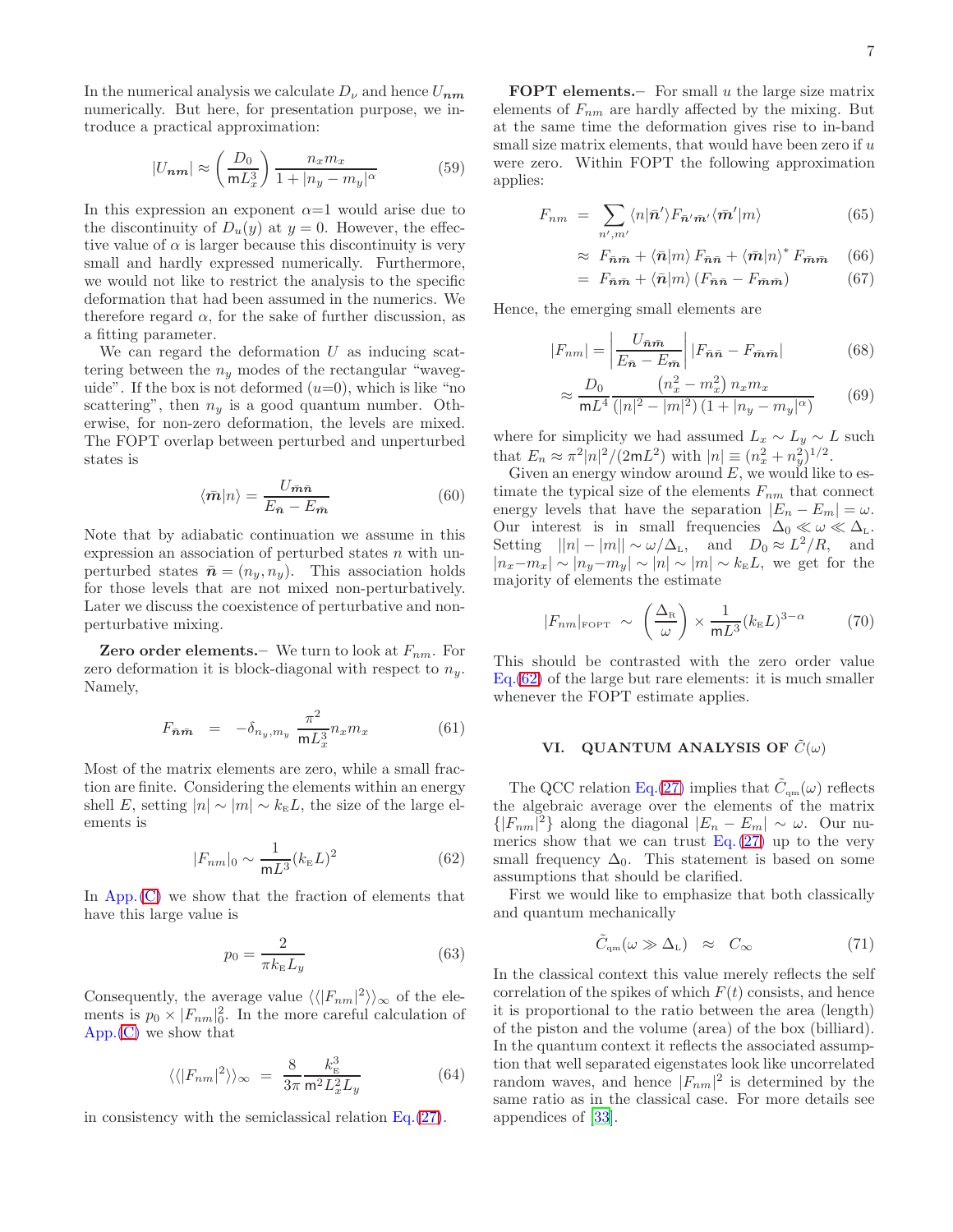QCC condition. As we go to smaller frequencies, correlations on larger time scales become important, and the validity of the QCC relation Eq. [\(27\)](#page-3-1) becomes less obvious. Recall that due to the bouncing

$$
\tilde{C}_{\text{cl}}(\omega \sim 0) \approx \frac{1}{u} C_{\infty} \tag{72}
$$

Recall also that the matrix elements are strictly bounded from above. The maximal value is in fact given by  $Eq.(62)$  $Eq.(62)$ and accordingly

$$
\tilde{C}_{\rm qm}(\omega) \quad < \quad \frac{1}{\hbar} C_{\infty} \tag{73}
$$

This has an immediate implication: QCC cannot hold globally unless  $\hbar < u$ . This requirement can be illuminated from an optional perspective. The zero frequency peak of  $\tilde{C}_{\text{cl}}(\omega)$  has a width  $\Delta_{\text{R}}$ . This peak cannot be resolved by  $\tilde{C}_{qm}(\omega)$  unless  $\Delta_{\rm R} > \Delta_0$ . Again we get the same necessary condition

<span id="page-7-1"></span>
$$
\hbar < u, \qquad \text{[QCC requirement]} \tag{74}
$$

Sum rule.– Extending the discussion with regard to  $Eq. (71)$  $Eq. (71)$ , it is important to realize that the integral over  $\tilde{C}_{\text{cl}}(\omega)$  equals  $\text{Var}(F)$ , and accordingly it does not depend on  $u$ , but only on the ratio between the area (length) of the piston and the volume (area) of the box (billiard). Note that the height of the zero frequency peak is proportional to  $1/u$ , while its width is proportional to u in consistency with this observation.

 $\sum_m |F_{nm}|^2$  does not depend on u. If the diagonal ele-In complete analogy, in the quantum analysis the sum ments can be neglected it follows that  $\tilde{C}_{\text{qm}}(\omega)$  does not depend on u. But if  $\hbar > u$ , the zero frequency peak cannot be resolved, and the deficiency can be attributed to the diagonal elements, in consistency with the FOPT analysis.

FOPT.– In the regime  $u < \hbar$  it is instructive to contrast the lower bound FOPT result which is implied by  $Eq.(70)$  $Eq.(70)$ , with the SC result which is implied by  $Eq.(50)$  $Eq.(50)$ 

<span id="page-7-0"></span>
$$
\tilde{C}_{\text{qm-FOPT}}(\omega) \sim \left(\frac{1}{\hbar}\right)^{3-2\alpha} \frac{\Delta_{\text{R}}^2}{\omega^2 + \Delta_0^2} C_{\infty} \qquad (75)
$$

$$
\tilde{C}_{\rm qm-SC}(\omega) \approx \frac{\Delta_{\rm L} \Delta_{\rm R}}{\omega^2 + \Delta_{\rm R}^2} C_{\infty}
$$
\n(76)

The lower cutoff  $\Delta_0$  in the FOPT expression has been entered by hand to indicate its existence. It is implicit here that the frequency range of interest is  $\Delta_{\rm R} \ll \omega \ll \Delta_{\rm L}$ . In the worst case of having a deformation with discontinuity  $(\alpha = 1)$ , the ratio between these two results, in the frequency range of interest, is as one could expect  $(u/\hbar) \ll 1$ . We shall discuss the relevance of the FOPT and semiclassical expressions below, and also in Sec.[\(VII\)](#page-8-0).

**Evaluation of**  $g_c$  – Coming back to the regime  $\hbar < u$ , assuming that the QCC relation  $Eq.(27)$  $Eq.(27)$  can be trusted, we deduce that the unrestricted average value of the matrix elements at energy  $E$  is

$$
\langle \langle |F_{nm}|^2 \rangle \rangle_{\infty} = \left(\frac{2\pi}{\Delta_0}\right)^{-1} C_{\infty} \tag{77}
$$

Our interest is in the response characteristics of the system for low frequency driving, which we further discuss later in Sec. [\(VIII\)](#page-9-1). We assume that the spectral content of the driving is characterized by a cutoff frequency  $\Delta_{\rm R} < \omega_c < \Delta_{\rm L}$ . Therefore we look on the band-averaged value:

$$
\langle \langle |F_{nm}|^2 \rangle \rangle_a \equiv \left(\frac{2\pi}{\Delta_0}\right)^{-1} \frac{1}{\omega_c} \int_{\Delta_0}^{\omega_c} \tilde{C}_{\rm qm}(\omega) d\omega \qquad (78)
$$

$$
\equiv g_c \times \langle \langle |F_{nm}|^2 \rangle \rangle_{\infty} \qquad (79)
$$

If QCC holds, and  $\Delta_0$  is taken to be zero, then we should get the classical result: in accordance with the "sum rule" the expected enhancement factor would be  $g_c \approx 1$  if  $\omega_c \sim \Delta_{\rm L}$ , and  $g_c \approx \Delta_{\rm L}/\Delta_{\rm R}$  if  $\omega_c \sim \Delta_{\rm R}$ . But  $\Delta_0$  is finite, and we get

<span id="page-7-2"></span>
$$
g_c[\text{qm}] \approx \left[1 - \frac{\Delta_0}{\Delta_{\text{R}}} \ln\left(2\frac{\Delta_{\text{R}}}{\Delta_0}\right)\right] \times g_c[\text{cl}] \tag{80}
$$

which is analogous to "weak localization corrections" to the mesoscopic conductance of closed rings [\[36](#page-14-19)].

**Evaluation of**  $g_s$ . The typical value of the elements, unlike the average value, is dominated by the majority of small elements. In order to calculates  $g_s$  as defined in Eq.[\(32\)](#page-3-2), we have to bridge between the FOPT and the semiclassical analysis. To do it in a mathematically rigorous way seems to be impossible. We therefore extend standard phenomenology and test it against numerical results. The basic idea is that FOPT cannot be trusted globally once levels are mixed non-perturbatively, but still it can be used in a restricted way. The analogy here is with Wigner's Lorentzian whose tails are given correctly by FOPT, in-spite of the non-perturbative mixing of levels. See discussion of this issue in [\[33](#page-14-15)].

It is natural to expect FOPT to hold as an estimate for the majority of small elements as long as it does not exceed the semiclassical estimate. If we take a band matching cutoff  $\omega_c \sim \Delta_{\rm R}$ , and calculate the ratio of the "area" under  $Eq.(75)$  $Eq.(75)$  to the "area" under  $Eq.(76)$  $Eq.(76)$  we get:

$$
g_s \approx \left(\frac{1}{\hbar}\right)^{6-4\alpha} u^2 \tag{81}
$$

Note that with  $\alpha = 1$  it follows that  $g_s \propto (u/\hbar)^2$ . In our numerics we fix  $\omega_c$  as the first minimum of  $C_a(\omega)$ implying  $\omega_c \sim \Delta_{\rm L}$ , and consequently  $g_c \sim 1$ , and  $g \sim g_s$ . Our numerics fits well to  $g \propto u^2/\hbar$ , indicating that the effective  $\alpha$  is somewhat larger than unity.

At this point one should appreciate how the contradicting FOPT and semiclassical results reconcile. The former apply to the majority of elements while the latter apply to the algebraic average which is dominated by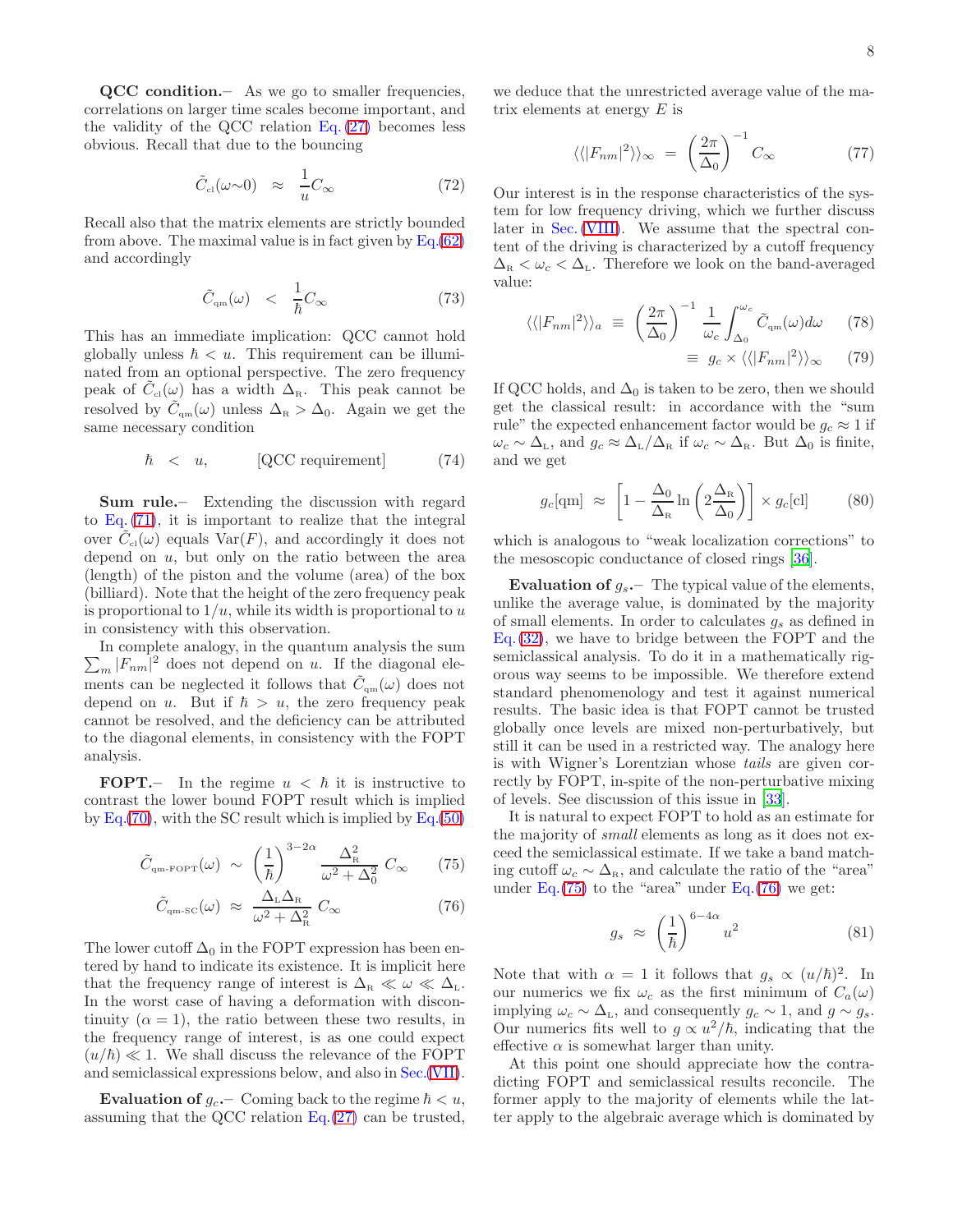relatively rare elements. The WQC regime where this picture is valid is further discussed in Sec.[\(VII\)](#page-8-0).

For completeness one should be aware that the typical (median) value of the elements in  $X$  provides an underestimate for the resister network average  $\langle \langle X \rangle \rangle_s$ . The reason is very simple: even if the matrix is very sparse  $(s \ll 1)$  a network becomes *percolating* if the bandwidth is large enough. An RMT perspective [\[31](#page-14-13)], that uses a generalized variable-range-hopping approach, implies the following prescription:

$$
g \mapsto \max\left\{1, g \exp\left[\sqrt{-\ln b \ln g}\right]\right\} \tag{82}
$$

Here  $b = \omega_c/\Delta_0$  is the dimensionless bandwidth. This prescription allows to "correct" the result that has been deduced for g on the basis of a typical value estimate of the matrix elements. It is required if  $b$  is large.

### <span id="page-8-0"></span>VII. THE WQC REGIME

Quantum mechanics introduces in the billiard problem an additional frequency scale  $\Delta_0$  that corresponds to the mean level spacing. We can associate with it the Heisenberg time  $t_{\rm H} = 2\pi/\Delta_0$ . It is also possible to define the Ehernfest time  $t_{\rm E}$  which is required for the exponential instability to show up in the quantum dynamics. One can write

$$
t_{\rm H} = (1/\hbar)^{d-1} t_{\rm L} \tag{83}
$$

$$
t_{\rm E} = [\log(1/\hbar)]t_{\rm R} \tag{84}
$$

where  $d=2$ . The traditional condition for "quantum" chaos" is  $t_{\text{E}} \ll t_{\text{H}}$ , but if we neglect the log factor it is simply  $t_{\rm R} \ll t_{\rm H}$ . This can be rewritten as  $\Delta_{\rm R} \gg \Delta_0$ , which we call the frequency domain version of the quantum chaos condition. Optionally one may write a parametric version of the quantum chaos condition, namely  $u \gg u_b$ , where

$$
u_b = \hbar \qquad [de Broglie deformation] \qquad (85)
$$

Note that it is the same as the QCC requirement of Eq.[\(74\)](#page-7-1). Namely, the frequency domain version of this condition implies that it should be possible to resolve the zero frequency peak of  $C(\omega)$  as in Fig[.8,](#page-16-2) while the parametric version means that a de Broglie wavelength deformation of the boundary is required to achieve "Quantum chaos".

In practice we witness a WQC regime instead of hard chaos. We observe in the upper panel of Fig.[9](#page-17-0) that  $g_s$ is significantly smaller than unity, even for very small values of  $\hbar$  for which  $u > u_b$  is definitely satisfied. For completeness we show in the lower plot additional data points in the regime  $u < u_b$  where this breakdown of QCC is not a big surprise. We conclude that QCC for  $u > u_b$ is restricted to  $C(\omega)$ , and does not imply Hard quantum chaos (HQC), but only WQC. In the WQC regime

 $\bar{C}_s(r) \ll \bar{C}_a(r)$  and consequently  $g_s \ll 1$ , indicating sparsity.

This emergence of the WQC regime can be explained by extrapolating FOPT considerations. If a wall of a billiard is deformed, the levels are mixed. FOPT is valid provided  $|U_{nm}| < \Delta_0$ . This condition determines a parametric scale  $u_c$ . If the unperturbed billiard were chaotic, the variation required for level mixing would be [\[37](#page-14-20)]

$$
u_c \approx \hbar / (k_{\rm E} L)^{1/2} = \hbar^{3/2} \qquad \text{[not applicable]} \qquad (86)
$$

This expression assumes that the eigenstates look like random waves. In the Wigner regime  $(u_c < u < u_b)$  there is a Lorentzian mixing of the levels and accordingly

# mixed levels 
$$
\approx (u/u_c)^2
$$
 [not applicable] (87)

But our unperturbed (rectangular) billiard is not chaotic, the unperturbed levels of the non-deformed billiards are not like random waves. Therefore, the mixing of the levels is *non-uniform*. Fig[.5](#page-15-4) illustrates the mixing vs  $u$ .

By inspection of the  $U_{n_xn_y,m_xm_y}$  matrix elements one observes that the dominant matrix elements that are responsible for the mixing are those with large  $n_x$  but small  $|n_y-m_y|$ . Accordingly, within the energy shell  $E_{n_xn_y} \sim E$ , the levels that are mixed first are those with maximal  $n_x$ , while those with minimal  $n_x$  are mixed last. The mixing threshold for the former is

$$
u_c \approx \hbar/(k_{\rm E}L) = \hbar^2 \tag{88}
$$

while for the latter one finds  $u_c^{\infty} \sim \hbar^0$ , which is much larger than  $u_b = \hbar^1$ . In our numerics  $g \approx u^2/\hbar$ , implying that the WQC-HQC crossover is at

<span id="page-8-1"></span>
$$
u_s = \hbar^{1/2} \tag{89}
$$

and not at  $u_b = \hbar$ . Accordingly, the WQC regime extends well beyond the traditional boundary of the Wigner regime, and in any case it is well beyond the FOPT border  $u_c$ .

WQC in broader perspective .– In a broader perspective the term WQC is possibly appropriate also to system with zero Lyapunov exponent  $(t_R=\infty)$ , e.g. the triangular billiard [\[19](#page-14-21)], and pseudointegrable billiards [\[20](#page-14-22)], and to systems with a classical mixed phase space. But in the present study we wanted to consider a globally chaotic system, under semiclassical circumstances such that  $\Delta_{\rm R}$  is quantum mechanically resolved and QCC is naively expected. In this context there are of course other interesting aspects, such as bouncing related corrections to Weyl's law [\[21\]](#page-14-23), and non-universal spectral statistics issues (see below), while our interest was with regard to the semi-linear response characteristics of the system.

Spectral statistics in the WQC regime .– The spectral statistics in the WQC regime has been studied in [\[22](#page-14-24)] concerning nearly circular stadium billiard, and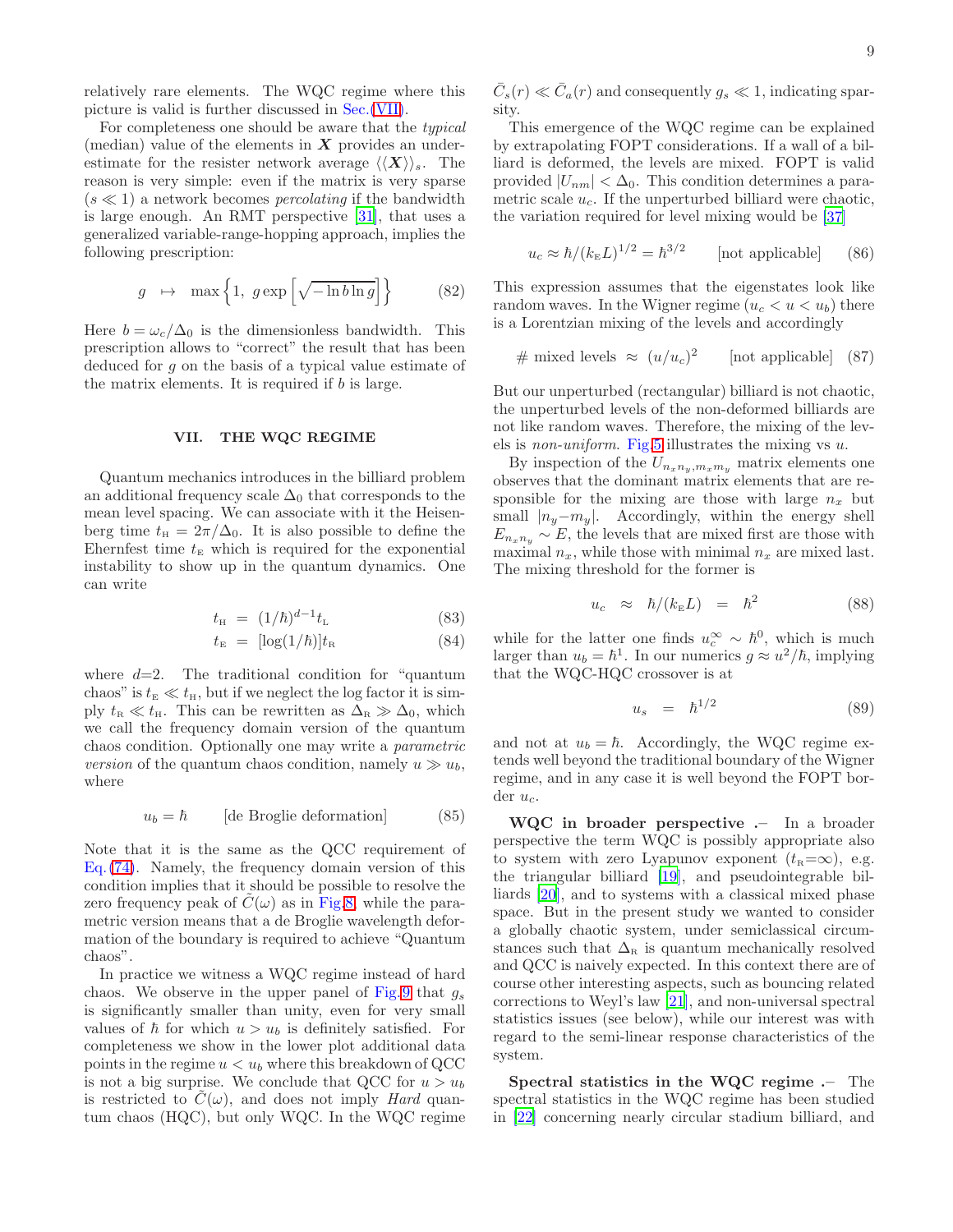in [\[23](#page-14-25)] concerning circular billiards with a rough boundary. The model that we analyze is not identical, but can be regarded as a variation on the same theme. In Fig[.10](#page-17-1) we display some results for the level spacing statistics  $P(S)$ , where the statistics is over  $S_n = (E_{n+1} - E_n)/\Delta_0$ . It can be fitted to the cumulative Brody distribution

$$
F(S) = 1 - e^{-bS^{q+1}}, \qquad b = \left[ \Gamma \left( \frac{q+2}{q+1} \right) \right]^{q+1} \tag{90}
$$

which interpolates between the Poisson distribution  $(q=0)$  and with the Wigner surmise  $(q=1)$ . This cumulative distributions can be transformed into linear functions  $T(x) = \ln[-\ln(1 - F(e^x))]$  with respect to the variable  $x = \ln(S)$ , and the fitting to our data gives  $q=0.38$ .

Let us remind very briefly how the WQC border is determined in this context. It is convenient to describe the dynamics using a Poincare map, which relates the angle  $\theta_{\tau}$  of successive collisions  $(\tau = 1, 2, 3, \cdots)$  with the piston. One observes that due to the accumulated effect of collisions with the deformed boundary, there is a slow diffusion of the angle with coefficient

$$
D_{\theta} \sim u^2 \tag{91}
$$

Accordingly, the classical ergodic time is

$$
\tau_u \sim 1/D_\theta \sim 1/u^2 \tag{92}
$$

and the quantum breaktime due to a dynamical localization effect is

$$
\tau_h \sim D_\theta/\hbar^2 \sim (u/h)^2 \tag{93}
$$

The border of the WQC regime is defined by the condition  $\tau_h < \tau_u$  leading to Eq.[\(89\)](#page-8-1). However, we would not like to over-emphasize this consistency because it is not a-priori clear that spectral-statistics and sparsity related characteristics always coincide.

Intensity statistics in the WQC regime .– WQC is also reflected in the intensity statistics of the wavefunctions. If we had HQC we would expect Porter-Thomas (Gaussian) statistics and random wave correlations. The wavefunctions that we find do not look like random waves. In Fig[.11](#page-17-2) we show the statistics of the integrated intensity:

<span id="page-9-5"></span>
$$
I_n = \frac{1}{2k_n^2} \int_0^{L_y} |\varphi^{(n)}(y)|^2 dy = -\frac{1}{2E_n} F_{nn} \qquad (94)
$$

Note that the total intensity, which is obtained by integrating along the whole boundary with proper weight, gives unity, corresponding to the normalization of the wavefunction.

### <span id="page-9-1"></span>VIII. THE HEATING RATE PROBLEM

In this section we would like to discuss the physical significance of g with regard to the response characteristics of a cold atoms that are trapped in an optical billiard. We shall identify it as the dimensionless absorption coefficient, and we shall inquire the feasibility of witnessing the quantum  $g_s$  suppression factor which is related to the connectivity of the induced Fermi-Golden-Rule (FGR) transitions.

LRT.– In linear response theory one has to know the following information in order to calculate the EAR: (i) The temperature  $T$  of the preparation; (ii) The spectral fluctuations  $\hat{C}(\omega)$  of the system; (iii) The spectral content  $\tilde{S}(\omega)$  of the driving; Let us elaborate on the latter. The RMS value of the vibrating wall velocity can be written as

$$
\dot{f}[\text{RMS}] \sim \omega_c A \tag{95}
$$

where A is the amplitude of the wall movement. The power spectrum of  $f(t)$  has a spectral support  $\omega_c$ . To be specific let us assume that

<span id="page-9-4"></span>
$$
\tilde{S}(\omega) = \dot{f}^2 \frac{1}{2\omega_c} \exp\left(-\frac{|\omega|}{\omega_c}\right) \tag{96}
$$

The wall vibrations induce diffusion in energy space. Within LRT the diffusion coefficient is given by the Kubo formula, which in the following version can be regarded as an Einstein fluctuation-dissipation relation:

<span id="page-9-2"></span>
$$
D = \int_0^\infty \tilde{C}(\omega)\tilde{S}(\omega)d\omega \tag{97}
$$

The EAR per particle for strongly chaotic dynamics, assuming that correlations between collisions can be neglected, is given by the *wall formula*  $[7-9]$  $[7-9]$ . Here we use the 2D version [\[33\]](#page-14-15):

<span id="page-9-0"></span>
$$
\dot{E} = \frac{D}{T} = \frac{1}{2T} \left[ \frac{8}{3\pi} \frac{\mathrm{m}^2 v_{\mathrm{E}}^3}{L_x} \right] \dot{f}^2 \equiv G_0 \dot{f}^2 \qquad (98)
$$

Regarding the ballistic period as the time unit, and T as the energy unit, the dimensionless EAR is

<span id="page-9-3"></span>
$$
\frac{\dot{E}}{T\Delta_{\rm L}} = \frac{8}{3\pi^2} \left(\frac{\omega_c}{\Delta_{\rm L}}\right)^2 \left(\frac{A}{L}\right)^2 \tag{99}
$$

In the quantum context the level spacing  $\Delta_0$  sets the natural units for both energy and time measurements. Accordingly, we calculate the dimensionless quantity

$$
\frac{D}{\Delta_0^3} = \frac{8}{3\pi^2} \left(\frac{\Delta_{\rm L}}{\Delta_0}\right)^3 \left(\frac{\omega_c}{\Delta_0}\right)^2 \left(\frac{A}{L}\right)^2 \tag{100}
$$

FGR.– The LRT formula Eq.[\(97\)](#page-9-2) can be obtained from a classical derivation, say using a kinetics Boltzmann picture, that does not assume applicability of the FGR picture. The same formula is obtained from FGR but with reservations that we illuminate in the next paragraph. It is therefore important to figure out the border between the quantum FGR regime and the classical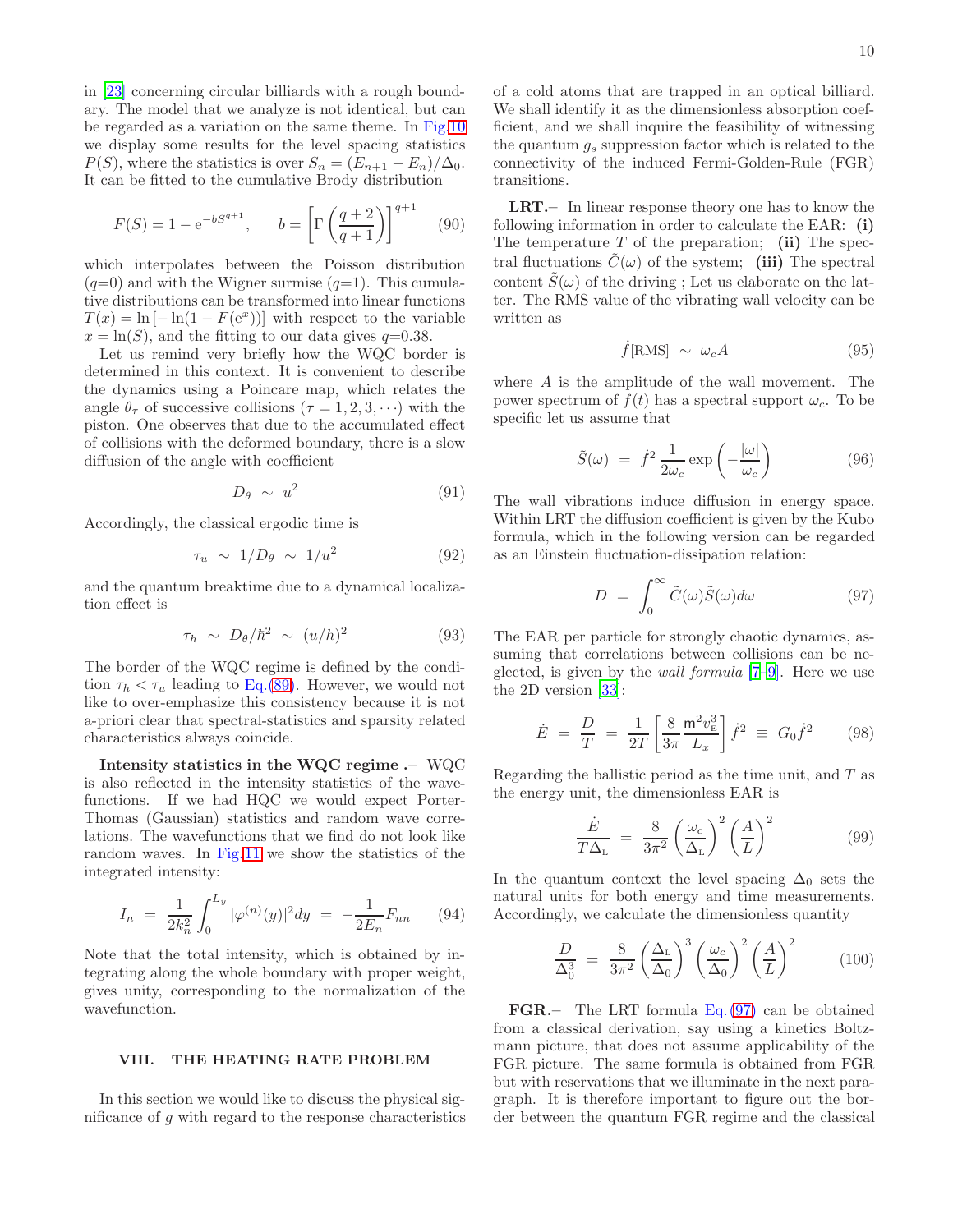Boltzmann regime. The strict FGR condition states that the near-neighbor transitions between levels should have a rate  $w_0 < \omega_c$ . Taking into account that the diffusion coefficient can be written as  $D \approx b_c \times w_0 \times \Delta_0^2$ , where  $b_c = \omega_c/\Delta_0$ , it follows that the strict FGR condition can be written as

<span id="page-10-1"></span>
$$
\frac{D}{\Delta_0^3} \quad < \quad \left(\frac{\omega_c}{\Delta_0}\right)^{\text{power}} \tag{101}
$$

with power = 2. But to witness FGR physics we can allow non-perturbative mixing on microscopic energy scales. The more careful analysis of [\[44\]](#page-14-26) leads to the same condition but with power= 3.

SLRT.– It has been illuminated in a series of publications [\[29](#page-14-12)[–31\]](#page-14-13) that in the FGR regime one should refer in general to semilinear response theory. SLRT applies to circumstances in which the environmental relaxation is weak compared with the  $f(t)$ -induced transitions. In such circumstances the connectivity of the transitions from level to level is important, and the diffusion coefficient is obtained via a resistor network calculation. Let us give a more precise quantitative description of this latter statement. The absorption coefficient  $G$  is defined via  $Eq.(1)$  $Eq.(1)$ . This is strictly analogous to Joule law: here the heating is due the vibration of the piston, while in the Joule-Drude problem it is due the oscillation of an electric field. The calculation of G can be done either within the framework of LRT using the Kubo formula (getting  $G_{LRT}$ ), or within the framework of SLRT [\[29](#page-14-12)[–31\]](#page-14-13) using a resistor-network calculation (getting  $G_{SLRT}$ ). The correlations between collisions lead in the LRT case to a result that one can write as

$$
G_{LRT} = g_c G_0 \tag{102}
$$

where the expression for  $G_0$  is implied by Eq.[\(98\)](#page-9-0), and  $g_c$  is defined as in Eq.[\(33\)](#page-4-5). Similarly it is convenient to write the outcome of the SLRT analysis as follows:

$$
G_{\text{SLRT}} = g_s G_{\text{LRT}} = g_s g_c G_0 = g G_0 \qquad (103)
$$

where g and  $g_s$  are defined as in Eq.[\(34\)](#page-4-5) and Eq.[\(32\)](#page-3-2). If QCC considerations apply, then  $g_s \sim 1$  with small  $\hbar$ dependent corrections as in Eq.[\(80\)](#page-7-2).

The results of SLRT differ from those of LRT if the perturbation matrix is either sparse or textured, which is the case if we have WQC circumstances. The LRT and SLRT numerical results for  $g_c$  and for g are displayed in Fig[.9.](#page-17-0)

## <span id="page-10-0"></span>IX. EXPERIMENTAL MANIFESTATION OF QUANTUM ANOMALY

With slight changes in notations which we find appropriate for the experimental context, we summarize again the main parameters of the problem:

- $\omega_L$  = ballistic frequency (104)
- $\omega_{\rm R}$  = Lyapunov ergodization rate (105)
- $\omega_c$  = vibrations frequency span (106)
- $\omega_0$  = mean level spacing (107)

The length scales are the linear dimension L, the de Broglie(thermal) wavelength  $\lambda_{\rm E}$  as determined by the temperature (calculated for  $E \sim T$ ), and the radius of curvature of the walls R. The associated dimensionless parameters are:

$$
\hbar = \lambda_{\rm E}/L = \text{dimensionless Planck} \tag{108}
$$

- $u = L/R$  = deformation parameter (109)
- $b = u/h$  = dimensionless bandwidth (110)
- $a = A/L$  = scaled vibration amplitude (111)

Note that u determines the ratio  $\omega_{\rm R}/\omega_{\rm L}$ , while h determines the ratio  $\omega_0/\omega_L$ , hence  $b = \omega_R/\omega_0$ . Our interest is in the non-trivial possibility  $h < u \ll 1$ , else  $\omega_{\text{R}}$  cannot be resolved.

The system.– Following [\[10](#page-14-4), [12](#page-14-27), [13](#page-14-28)] we consider <sup>85</sup>Rb atoms (m =  $1.4 \times 10^{-25}$ kg), that are laser cooled to low temperature of  $T \approx 0.1 \mu K$ , such that the de Broglie wavelength is  $\lambda_{\rm E} = 1 \,\mu m$ . The atoms are trapped in an optical billiard whose blue-detuned light walls confine the atoms by repulsive optical dipole potential. The motion of the atoms is limited to the billiard plane by a strong perpendicular optical standing wave. Assuming that the linear size of the billiard is  $L = 10 \mu m$ , the dimensionless Planck is  $\hbar = 0.1$  leading to  $\omega_{\text{L}}/\omega_0 = 30$ . Note that

$$
\omega_{\rm L} = \left[2\pi \left|v_{\rm E}/(2L)\right| \right] = 220 \,\text{Hz} \tag{112}
$$

$$
\omega_0 = [2\pi] \hbar_{\text{plank}}^2 / (\text{m}L^2) = 7.5 \,\text{Hz} \tag{113}
$$

where the  $[2\pi]$  should be omitted for Hz units. Assuming 10% deformation the dimensionless bandwidth can be tuned as  $b \sim 10$ .

By modulating the laser intensity, one of the billiard walls can be noisily vibrated. We assume that the driving is band-matched, i.e.  $\omega_c \sim \omega_R$ . These are roughly the same parameters as in our analysis, for which we expect  $g_s \sim 0.1$ .

The SLRT anomaly.– The common-wisdom expectation is that if QCC applies with regard to  $C(\omega)$ , then from Eq. [\(97\)](#page-9-2) we should get for the absorption coefficient roughly the same result classically and quantum mechanically. SLRT challenges this expectation. It applies to circumstances in which the environmental relaxation is weak compared with the  $f(t)$ -induced transitions. In such circumstances the connectivity of the transitions from level to level is important, and the LRT result should be multiplied by  $q_s$ .

In order to witness the SLRT anomaly, the driving amplitude A should be large enough so as to have a measurable heating effect, but small enough such that the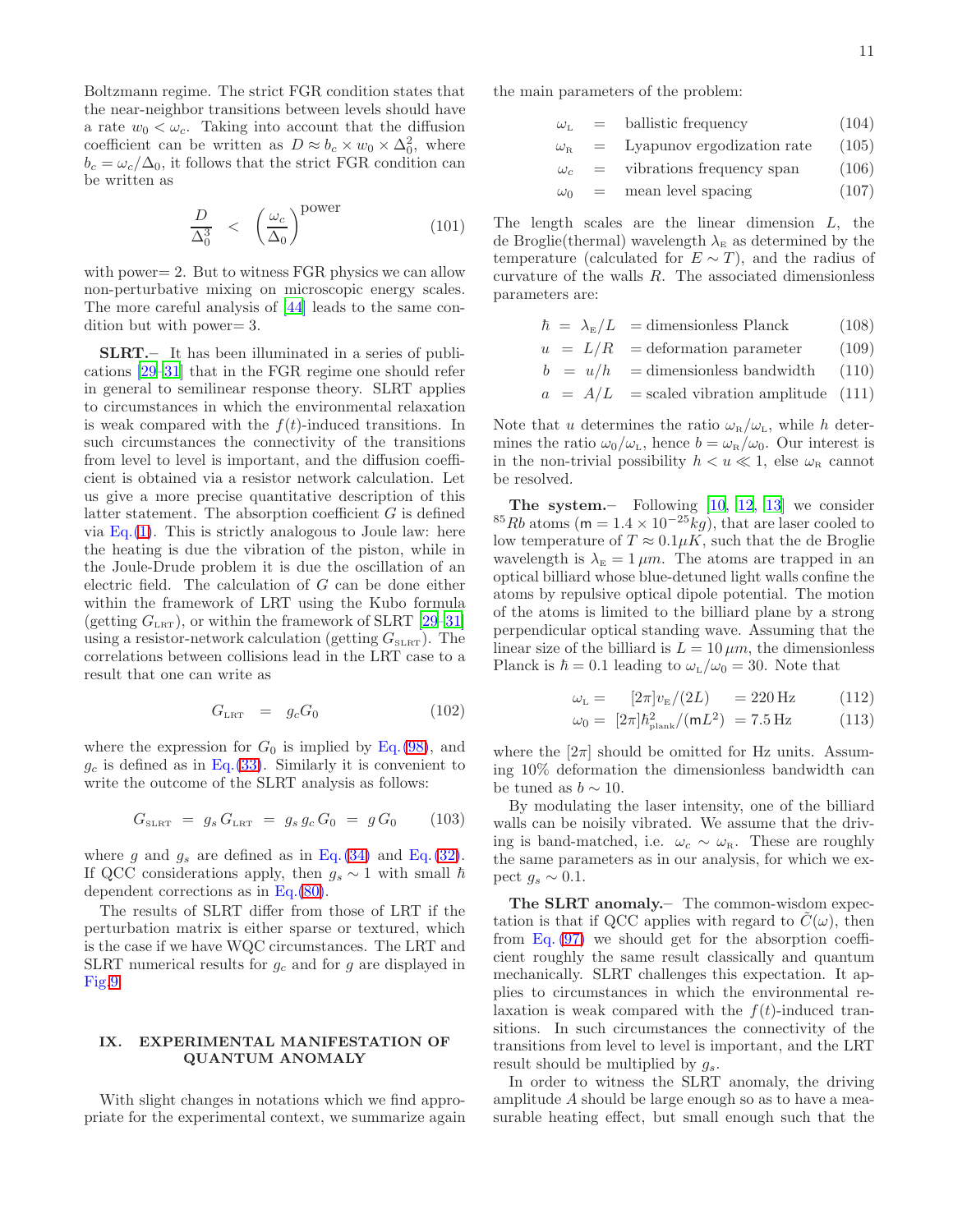12

FGR condition is not violated. Disregarding prefactors of order unity it follows from Eq. $(99)$  and Eq. $(101)$  that the requirements are

$$
a^2 \quad > \quad 10^{-3} \tag{114}
$$

$$
b^5 \times a^2 \quad < \quad b^3 \tag{115}
$$

The first condition is bases on the assumption that it is possible to hold the atoms for a duration of  $\sim 1000$ bounces. Accordingly, there is a range where both conditions are satisfied, and there the SLRT anomaly should be observed, provided environmental relaxation effects can be neglected.

It is worth noting that our theory for G is called SLRT because on the one hand  $\tilde{S}(\omega) \mapsto c\tilde{S}(\omega)$  leads to  $G \mapsto cG$ , but on the other hand  $\tilde{S}(\omega) \mapsto \tilde{S}_1(\omega) + \tilde{S}_2(\omega)$  does not lead to  $G \mapsto G_1 + G_2$ . This semi-linearity can be tested in an experiment in order to distinguish it from linear response.

#### <span id="page-11-0"></span>X. BALLISTIC VERSUS DIFFUSIVE SCATTERING

The EAR due to low frequency driving is determined by the couplings  $|F_{nm}|^2$  between nearby levels. Let us see how conflicting expectations with respect to its dependence on  $u$  reconcile by the analysis that we have introduced. For a small deformation FOPT implies that the couplings are  $\propto u^2$ , and hence

$$
\dot{E} \propto u^2
$$
 [FOPT expectation] (116)

As u becomes larger the common expectation, based on Wigner theory, is to have Lorentzian mixing, leading to couplings  $\propto 1/u^2$ , and hence one expects

$$
\dot{E} \propto 1/u^2
$$
 [Wigner expectation] (117)

In the formally equivalent problem of a conductance calculation this "Joule law" implies that the conductance is  $G \propto 1/u^2$ , where u represents the strength of the disordered potential. For the purpose of derivation, instead of using the FGR or Wigner picture, one can use the equivalent Drude picture, where the Born mean free path is  $\ell \propto 1/u^2$ . On the other hand QCC considerations, based on Eq.[\(27\)](#page-3-1) and using Eq.[\(51\)](#page-5-2), imply that the couplings should be  $\propto 1/u$ , and hence one expects

$$
\dot{E} \propto 1/u \qquad [\text{QCC expectation}] \tag{118}
$$

We therefore encounter here 3 conflicting expectations for the dependence of the EAR on the deformation parameter. The analysis that we have presented resolves the conflict. Let us emphasize the main insights.

Ballistic scattering.– We have assumed a smooth deformation: the worst case was  $\alpha = 1$ , but more generally we might have softer deformations with  $\alpha > 1$ . Consequently, the mixing is not uniform: there are levels that

are not mixed even if the perturbation is strong enough to mix some other levels. This leads to an interesting co-existence of Semiclassical theory and FOPT. Namely, we observe that the  $\langle \langle |F_{nm}|^2 \rangle \rangle_a$  agrees with Semiclassics, while  $\langle \langle |F_{nm}|^2 \rangle \rangle_s$  is given essentially by FOPT. The standard Wigner theory does not apply, and the EAR would is  $\propto u^2$  or  $\propto 1/u$  depending on whether LRT or SLRT applies: As the driving strength is increased we expect a crossover from LRT to SLRT.

Diffusive scattering.– If the deformation profile  $D_u(y)$  is erratic on sub  $\lambda_{\rm E}$  scale, then U is somewhat similar to the white disorder that has been analyzed in Ref.[\[31](#page-14-13), [38](#page-14-29)]. Under such circumstances all the matrix elements of  $U_{nm}$  are *comparable*. Consequently, one would observe Lorentzian mixing  $\propto u^2$ . Therefore  $\tilde{C}(\omega)$  would have a Lorentzian peak of width  $\propto u^2$ , which differs from the semiclassical peak  $\propto u$ . Furthermore, taking into account that the area under the central peak of  $C(r)$  remains the same irrespective of  $u$ , one deduces that

$$
\langle \langle |F_{nm}|^2 \rangle \rangle_{a/s} \propto \frac{1}{u^2} \qquad \text{[Wigner mixing]} \tag{119}
$$

and hence very different from both the FOPT prediction  $\propto u^2$ , and from the semiclassical expectation  $\propto u$ . In other words - for diffusive scattering, unlike ballistic scattering, QCC does not apply. If  $U$  were like "white disorder" the quantum dynamics would be characterized by the Born mean free path, which is very different from the classical mean free path.

### XI. SUMMARY

It is important to realize that we are studying in this work a driven chaotic system, and not a driven integrable system. Remarkable examples for driven integrable systems are the kicked rotator [\[39](#page-14-30)[–42\]](#page-14-31) and the vibrating elliptical billiard [\[43\]](#page-14-32). In the absence of driving such systems are integrable, while in the presence of driving a mixed phase space emerges. This is not what we call here weak chaos. Rather our focus is on completely chaotic systems that have a very small Lyapunov exponent compared with the ballistic scale.

Weakly chaotic systems do not fit the common RMT framework. The Hamiltonian matrix of such a driven system does not look like one that is taken from a Gaussian ensemble, but rather it is very sparse. One can characterize this sparsity by parameters s and g that reflect the percentage of large elements, and their connectivity, respectively. For g we have used a resistor network calculation that has direct relation to the semi-linear response characteristics of the system.

We have highlighted that weakly chaotic systems possess a distinct WQC regime, much wider than originally expected, where semiclassics and Wigner-type mixing coexist. Then we discussed the implications of this observation with regard to the theory of response.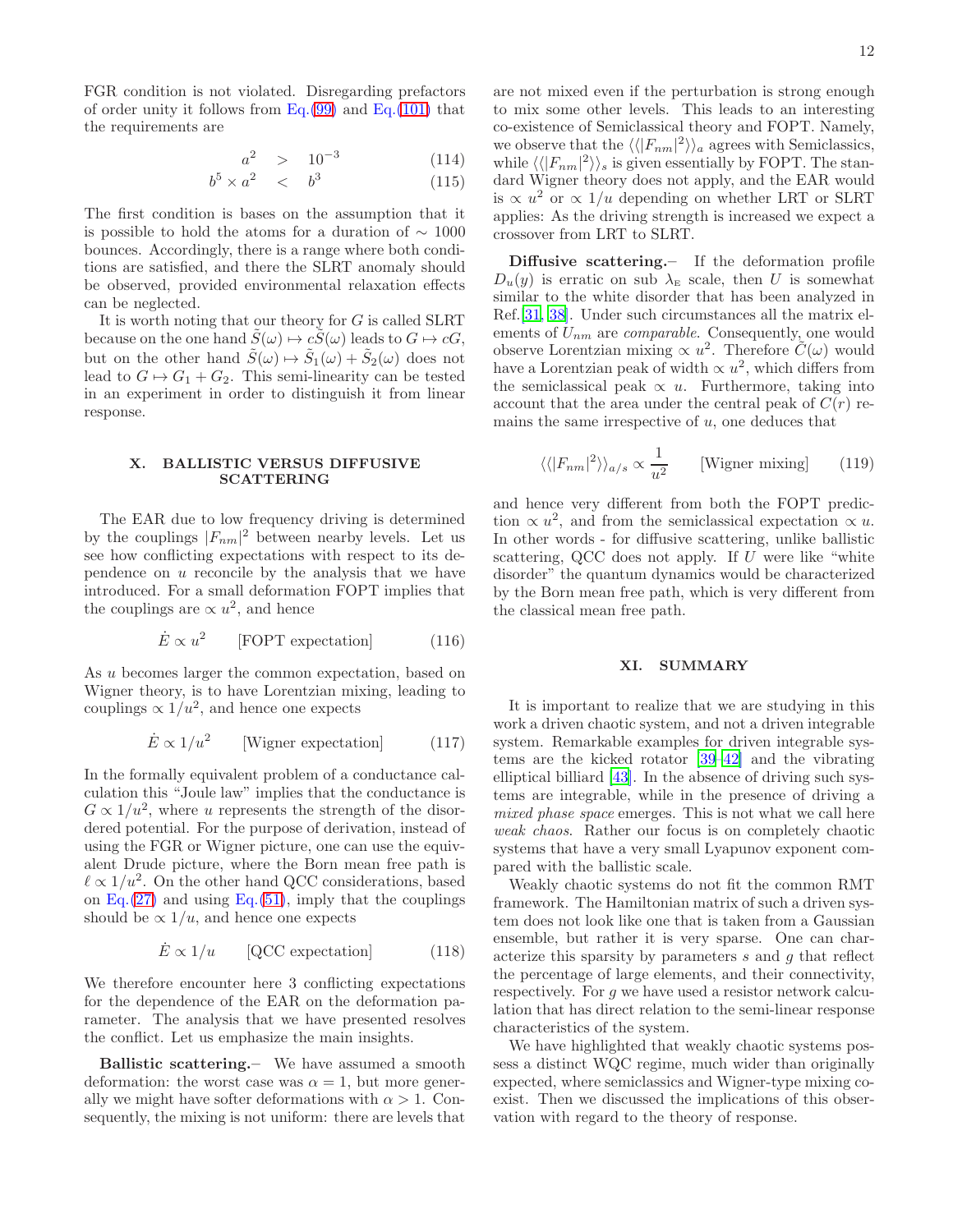The heating of particles in a box with vibrating walls is a prototype problem for exploring the limitations of linear response theory and the quantum-to-classical correspondence principle. In the experimental arena this topic arises in the theory of nuclear friction [\[7](#page-14-2)[–9\]](#page-14-3), and in the studies of cold atoms that are trapped in optical billiards [\[10](#page-14-4)[–13\]](#page-14-28). Mathematically it is related to the analysis of mesoscopic conductance of ballistic rings [\[38\]](#page-14-29). In typical circumstances the classical analysis predicts an absorption coefficient that is determined by the Kubo formula [\[33](#page-14-15), [45](#page-14-33)[–52](#page-14-34)], leading to the "Wall formula" in the nuclear context, or to the analogous "Drude formula" in the mesoscopic context. The question arises  $[14, 29, 30, 33, 50–56]$  $[14, 29, 30, 33, 50–56]$  $[14, 29, 30, 33, 50–56]$  $[14, 29, 30, 33, 50–56]$  $[14, 29, 30, 33, 50–56]$  $[14, 29, 30, 33, 50–56]$  are there circumstance in which the quantum theory leads to a novel result that does not resemble the semiclassical prediction.

The low frequency driving that we assume is stochastic, rather than periodic. This looks to us realistic, reflecting the physics of cold atoms that are trapped in optical billiards with vibrating walls. It is also theoretically convenient, because we can use the Fermi-Golden-Rule picture. If one is interested in periodic driving of strictly isolated system, then there are additional important questions with regard to dynamical localization [\[39](#page-14-30)[–42,](#page-14-31) [57\]](#page-14-38), that can be handled e.g. within the framework of the Floquet theory approach.

We predict that the EAR of a weakly chaotic system in the WQC regime would exhibit an SLRT anomaly: An LRT to SLRT crossover is expected as the intensity of the driving is increased; the linearity with respect to the intensity of the source is maintained but with a different (smaller) coefficient; while the linearity with respect to the addition of independent sources is lost. This anomaly reflects that the absorption process in the mesoscopic regime might resemble a percolation process due to the sparsity of the perturbation matrix. In systems with diffusive scattering, that are in the focus of standard condense matter textbooks, such an effect could not arise.

Acknowledgements.– We thank Nir Davidson (Weizmann) for a crucial discussion regarding the experimental details. This research has been supported by the US-Israel Binational Science Foundation (BSF).

#### <span id="page-12-0"></span>Appendix A: The resistor-newtwork average

We use the notation  $\langle \langle X \rangle \rangle$  in order to indicate the average value of its in-band elements. First we would like to define the standard algebraic average. It is essential to introduce a weight function that defines the band of interest. In the physical context this function reflects the spectral content of the driving sources. In practice we use rectangular or exponential weight function, say

$$
F(r) = \frac{1}{2b_c} e^{-|n-m|/b_c}
$$
 (A1)

which corresponds to Eq.  $(96)$ . For characterization purpose we assume a band-matching weight function, meaning that  $b_c$  is chosen as the natural bandwidth of the matrix, corresponding to  $\Delta_{\rm R}$ . The algebraic average is defined in the standard way:

$$
\langle \langle X \rangle \rangle_a = \frac{1}{N} \sum_{n,m} F(n-m) X_{nm} \tag{A2}
$$

where  $N$  is the size of the matrix, which is assumed to be very large. The algebraic average is a linear operation, meaning that

$$
\langle \langle \lambda \mathbf{X} \rangle \rangle = \lambda \langle \langle \mathbf{X} \rangle \rangle \tag{A3}
$$

$$
\langle \langle \mathbf{X} + \mathbf{Y} \rangle \rangle = \langle \langle \mathbf{X} \rangle \rangle + \langle \langle \mathbf{Y} \rangle \rangle \tag{A4}
$$

There are different type of "averages" in the literature, such as the harmonic average, geometric average, and we can also include the median in the same list. All these "averages" are semi-linear operations because only the  $\langle \langle \lambda X \rangle \rangle = \lambda \langle \langle X \rangle \rangle$  property is satisfied for them. Irrespective of the semi-linearity issue any type of average should satisfy the following requirement: if all the elements equal to the same number, then also the average should equal the same number.

In this paper we highlight a new type of average that we call a resistor-newtwork average. The defining prescription for its calculation is simple: given  $X_{nm}$  we associate with it a resistor network  $G_{nm}$  via Eq.[\(31\)](#page-3-3), and define  $\langle \langle X \rangle \rangle_s$  as its inverse resistivity.

There are a few cases where an analytical expression is available for the inverse resistivity  $G$  of a network  $G_{nm}$ . If only near neighbor nodes are connected, allowing  $G_{n,n+1} = g_n$  to be different from each other, then "addition in series" implies that the inverse resistivity calculated for a chain of length  $N$  is

$$
G = \left[\frac{1}{N} \sum_{n=1}^{N} \frac{1}{g_n}\right]^{-1} \tag{A5}
$$

If  $G_{nm} = g_{n-m}$  is a function of the distance between the nodes  $n$  and  $m$  then it is a nice exercise to prove that "addition in parallel" implies

$$
G = \sum_{r=1}^{\infty} r^2 g_r \tag{A6}
$$

Note that in the latter case the resistor network average coincides with the algebraic average. In order to have a different result the diagonals of the matrix should be nonuniform, which is the case for sparse or textured matrices.

In general an analytical formula for  $G$  is not available, and we have to apply a numerical procedure. For this purpose we imagine that each node  $n$  is connected to a current source  $I_n$ . The Kirchhoff equations for the voltages are

$$
\sum_{m} G_{mn}(V_n - V_m) = I_n \tag{A7}
$$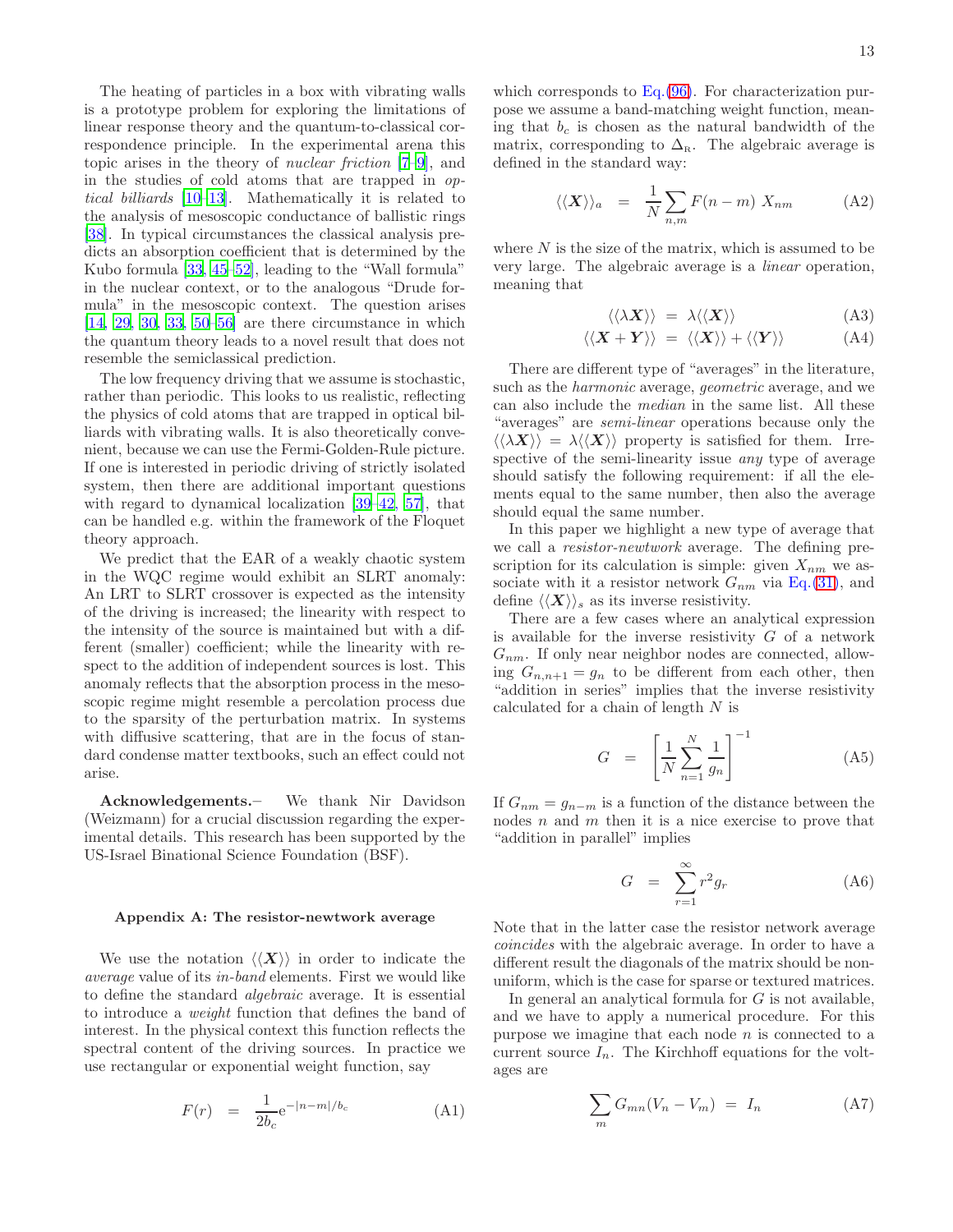This set of equation can be written in a matrix form:

$$
GV = I \tag{A8}
$$

where the so-called discrete Laplacian matrix of the network is defined as

$$
G_{nm} = \left[\sum_{n'} G_{n'n}\right] \delta_{n,m} - G_{nm} \tag{A9}
$$

This matrix has an eigenvalue zero which is associated with a uniform voltage eigenvector. Therefore, it has a pseudo-inverse rather than an inverse, and the Kirchhoff equation has a solution if and only if  $\sum_n I_n = 0$ . In order to find the resistance between nodes  $n_{\rm in} = 0$  and  $n_{\text{our}} = N$ , we set  $I_0 = 1$  and  $I_N = -1$  and  $I_n = 0$  otherwise, and solve for  $V_0$  and  $V_N$ . The inverse resistivity is  $G = [(V_0 - V_N)/N]^{-1}.$ 

# <span id="page-13-0"></span>Appendix B: Intensity of fluctuations - optional derivations

In this appendix we clarify the low frequency behavior of  $C(\omega)$  using two optional approaches. We assume that  $\gamma \sim \gamma_0$  is roughly a constant, so there is a well defined correlation time

$$
t_{\rm R} = \frac{1}{\gamma} \tag{B1}
$$

Time domain approach.– Observe that

$$
\int_{-0}^{t} F_{\theta}(t)dt = \begin{cases} q_{\theta}, & t \ll t_{\text{L}} \\ (q_{\theta}/\tau_{\theta})t, & t_{\text{L}} \ll t \ll t_{\text{R}} \\ \langle q_{\theta}/\tau_{\theta} \rangle t, & t \gg t_{\text{R}} \end{cases}
$$
 (B2)

From Eq.[\(42\)](#page-4-1) it follows that  $\langle F(0)F(t)\rangle$  looks as follows: at  $t = 0$  it contains a self-correlation delta peak; within  $t \ll t_{\rm R}$  it is the theta averaged comb of delta peaks due to bouncing; For  $t \gg t_{\rm R}$  it flattens and reflects the squared average value of F. Accordingly, the short time average and the long time average values of  $\langle F(0)F(t)\rangle$  are  $c_0$ and  $c_{\infty}$  of Eq.[\(38\)](#page-4-2) and Eq.[\(39\)](#page-4-2). Consequently, the "area" under the correlation function is

$$
\tilde{C}(\omega=0) \approx (c_0 - c_{\infty}) \times 2t_{\rm R} \tag{B3}
$$

in agreement with Eq.[\(51\)](#page-5-2).

Number variance approach.– It is instructive to deduce  $C(\omega = 0)$  using over-simplified derivation via the number variance approach, as in the analysis of spectral rigidity [\[58](#page-14-39)]. This over-simplified approach treats the spikes as having equal size (below  $q = 1$ ). The variance in the number of collisions during the time  $t$  is given by the expression

$$
Var(N(t)) = \frac{2}{\pi^2} \int_0^\infty \frac{\tilde{C}(\omega)}{\omega^2} \sin^2(\pi \omega t) d\omega
$$
 (B4)

Consequently,

$$
\tilde{C}(\omega = 0) = \frac{\text{Var}(N(t))}{t} = \text{diffusion in counting } (B5)
$$

Assuming that the step in this random walk process is of duration  $t_{\text{R}}$ , the diffusion coefficient is

$$
\tilde{C}(\omega = 0) = \frac{1}{t_{\rm R}} \text{Var}\left(\frac{t_{\rm R}}{\tau}\right) = \frac{1}{\gamma} \text{Var}\left(\frac{1}{\tau}\right) \tag{B6}
$$

Which leads upon restoration of q to Eq.  $(51)$ .

#### <span id="page-13-1"></span>Appendix C: The  $F_{nm}$  matrix for zero deformation

Here we calculate the large scale sparsity  $p_0$ , and the average value of  $|F_{nm}|^2$ , in the case of a rectangular box. It is tempting to identify  $p_0$  as "s", but in fact the latter is ill defined because it refers to the sparsity of the inband elements, while for  $u = 0$  the bandwidth  $\Delta_R$  is zero.

We consider the matrix elements that reside in-<br>de an energy window of width  $\delta E$ . The levels side an energy window of width  $\delta E$ .  $(n_x, n_y)$  within this window belong to the energy shell  $E < E_{n_x,n_y} < E + \delta E$ . We define the "radius" of this shell as  $k_{\rm E} = (2mE)^{1/2}$ . For a given  $n_y$  section the width of the shell is denoted as  $\delta n_x$ , and in wavenumber units it is given by the expression

$$
\delta k_x = \delta \sqrt{k_{\rm E}^2 - k_y^2} \approx \frac{k_{\rm E} \delta k_{\rm E}}{\sqrt{k_{\rm E}^2 - k_y^2}}
$$
(C1)

The total number of levels within this window can be calculated in a complicated way as

$$
\mathcal{N} = \int_0^{k_{\rm E}} \delta n_x dn_y \tag{C2}
$$

$$
= \frac{L_x L_y}{\pi^2} \int_0^{k_{\rm E}} \frac{\text{m} \delta E}{\sqrt{k_{\rm E}^2 - k_y^2}} dk_y = \frac{\delta E}{\Delta_0} \qquad \text{(C3)}
$$

Similarly we can calculate the number of coupled levels, and hence the large scale sparsity:

$$
p_0 = \frac{1}{\mathcal{N}^2} \int_0^{k_{\rm E}} \delta n_x^2 dn_y
$$
\n
$$
= \frac{4}{\pi L_y} \int_0^{k_{\rm E}} \frac{1}{k_{\rm E}^2 - k_y^2} dk_y = \frac{2}{\pi k_{\rm E} L_y} \ln \left[ \frac{2k_{\rm E}}{dk} \right]
$$
\n(C4)

The FOPT perturbed matrix is sparse and textured. Its non-zero elements are of size  $k_x^2/mL_x$  as implied by Eq.[\(61\)](#page-6-4). The algebraic average of the elements is given by

$$
\langle \langle |F_{nm}|^2 \rangle \rangle_{\infty} = \frac{1}{\mathcal{N}^2} \int_0^{k_{\rm E}} \delta n_x^2 dn_y \left[ \frac{k_x^2}{m L_x} \right]^2 \qquad (C5)
$$

$$
= \frac{4}{\pi L_y} \int_0^{k_{\rm E}} \frac{1}{k_{\rm E}^2 - k_y^2} dk_y \left[ \frac{k^2 - k_y^2}{m L_x} \right]^2 = \frac{8}{3\pi} \frac{k_{\rm E}^3}{m^2 L_x^2 L_y}
$$

which is the same result  $Eq. (28)$  $Eq. (28)$  as in the semiclassical estimate.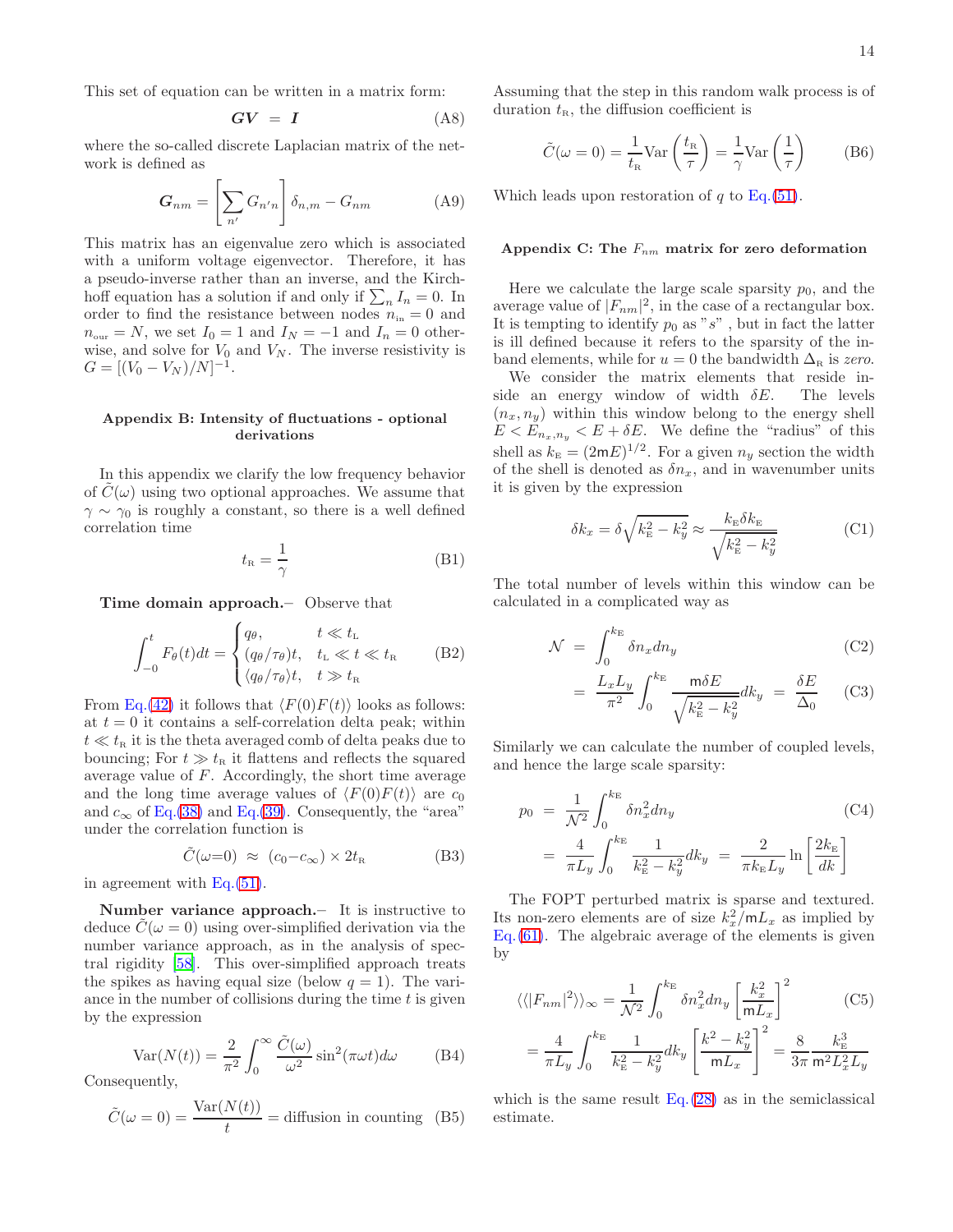- <span id="page-14-0"></span>[1] M. Feingold, A. Peres, Phys. Rev. A 34 591, (1986).
- [2] M. Feingold, D. Leitner, M. Wilkinson, Phys. Rev. Lett. 66, 986 (1991).
- [3] M. Wilkinson, M. Feingold, D. Leitner, J. Phys. A 24, 175-182 (1991).
- <span id="page-14-17"></span>[4] M. Feingold, A. Gioletta, F.M. Izrailev, L. Molinari, Phys. Rev. Lett. 70, 29362939 (1993).
- [5] T. Prosen and M. Robnik, J. Phys. A 26 L319 (1993)
- <span id="page-14-1"></span>[6] T. Prosen, Ann. Phys. (N.Y.) 235, 115 (1994)
- <span id="page-14-2"></span>[7] D.H.E. Gross, Nucl. Phys. A 240, 472 (1975).
- [8] J. Blocki, Y. Boneh, J.R. Nix, J. Randrup, M. Robel, A.J. Sierk, W.J. Swiatecki, Ann. Phys. 113, 330 (1978).
- <span id="page-14-3"></span>[9] S.E. Koonin, R.L. Hatch, J. Randrup, Nuc. Phys. A 283, 87 (1977).
- <span id="page-14-4"></span>[10] N. Friedman, A. Kaplan, D. Carasso, N. Davidson, Phys. Rev. Lett. 86, 1518 (2001).
- [11] A. Kaplan, M. Andersen, N. Friedman, N. Davidson, in Chaotic Dynamics and Transport in Classical and Quantum Systems, Editors: P. Collet, M. Courbage, S. Metens, A. Neishtast, G. Zaslavsky, NATO science series II, vol.182, p.239 (Springer 2004).
- <span id="page-14-27"></span>[12] A. Kaplan, N. Friedman, M. F. Andersen, and N. Davidson, Phys. Rev. Lett. 87, 274101 (2001).
- <span id="page-14-28"></span>[13] M. Andersen, A. Kaplan, T. Grunzweig and N. Davidson, Phys. Rev. Lett. 97, 104102 (2006).
- <span id="page-14-5"></span>[14] A. Stotland, D. Cohen, N. Davidson, *Europhys. Lett.* 86. 10004 (2009).
- <span id="page-14-6"></span>[15] L. A. Bunimovich, and Ya. G. Sinai, Comm. Math. Phys. 78, 479-497, 1981
- <span id="page-14-7"></span>[16] L.-S. Young, Ann. of Math. 147(3), 585-650, 1998
- <span id="page-14-8"></span>[17] B.J. Alder, T.E. Wainwright, *Phys. Rev. A* 1, 18 (1970).
- <span id="page-14-18"></span>[18] F. Vivaldi, G. Casati, I. Guarneri, Phys. Rev. Lett. 51, 727 (1983).
- <span id="page-14-21"></span>[19] G. Casati and T. Prosen, Phys. Rev. Lett. 85, 4261 (2000) M. Degli Esposti, S. OKeefe and B. Winn, Nonlinearity 18, 1073 (2005).
- <span id="page-14-22"></span>[20] E.B. Bogomolny, U. Gerland, C. Schmit, Phys. Rev. E 59, R1315 (1999).
- <span id="page-14-23"></span>[21] A. Backer, R. Schubert, P. Stifter, J. Phys. A 30 6783 (1997).
- <span id="page-14-24"></span>[22] F. Borgonovi, G. Casati and B. Li, Phys. Rev. Lett. 77, 4744 (1996).
- <span id="page-14-25"></span>[23] K.M. Frahm and D.L. Shepelyansky, Phys. Rev. Lett. 78, 1440 (1997).
- <span id="page-14-9"></span>[24] A. Stotland, L.M. Pecora and D. Cohen, Europhys. Lett. 92, 20009 (2010).
- <span id="page-14-10"></span>[25] E.J. Austin, M. Wilkinson, Europhys. Lett. 20, 589 (1992).
- [26] T. Prosen, M. Robnik, *J. Phys. A* **26**, 1105 (1993).
- [27] Y. Alhassid, R.D. Levine, Phys. Rev. Lett. 57, 2879 (1986).
- <span id="page-14-11"></span>[28] Y.V. Fyodorov, O.A. Chubykalo, F.M. Izrailev, G. Casati, *Phys. Rev. Lett.* **76**, 1603 (1996).
- <span id="page-14-12"></span>[29] D. Cohen, T. Kottos, H. Schanz, J. Phys. A 39, 11755 (2006).
- <span id="page-14-35"></span>[30] M. Wilkinson, B. Mehlig, D. Cohen, Europhys. Lett. 75, 709 (2006).
- <span id="page-14-13"></span>[31] A. Stotland, T. Kottos, D. Cohen, Phys. Rev. B 81, 115464 (2010), and further references therein.
- <span id="page-14-14"></span>[32] R. Ram-Mohan, Finite Element and Boundary Element Applications in Quantum Mechanics (Oxford University

Press, Oxford, UK, 2002).

- <span id="page-14-15"></span>[33] D. Cohen, Annals of Physics **283**, 175 (2000).
- [34] A. Barnett, D. Cohen, E.J. Heller, *Phys. Rev. Lett.* 85, 1412 (2000);
- <span id="page-14-16"></span>[35] A. Barnett, D. Cohen, E.J. Heller, J. Phys. A 34, 413 (2001).
- <span id="page-14-19"></span>[36] For a review see "(Almost) everything you always wanted to know about the conductance of mesoscopic systems" by A. Kamenev and Y. Gefen, Int. J. Mod. Phys. B9, 751 (1995).
- <span id="page-14-20"></span>[37] D. Cohen, A. Barnett, E.J. Heller, *Phys. Rev. E* 63, 46207 (2001).
- <span id="page-14-29"></span>[38] A. Stotland, R. Budoyo, T. Peer, T. Kottos, D. Cohen, J. Phys. A (FTC) 41, 262001 (2008).
- <span id="page-14-30"></span>[39] B.V.Chirikov, Phys. Rep. **52**, 263 (1979).
- [40] S. Fishman, D.R. Grempel and R.E. Prange, Phys. Rev. Lett. 49, 509 (1982).
- [41] S. Fishman in "Quantum Chaos", *Proceedings of the In*ternational School of Physics "Enrico Fermi", Course CXIX, Ed. G. Casati, I. Guarneri and U. Smilansky (North Holland 1991).
- <span id="page-14-31"></span>[42] M. Raizen in "New directions in quantum chaos", Proceedings of the International School of Physics "Enrico Fermi", Course CXLIII, Edited by G. Casati, I. Guarneri and U. Smilansky (IOS Press, Amsterdam 2000).
- <span id="page-14-32"></span>[43] F. Lenz, F.K. Diakonos, P. Schmelcher, Phys. Rev. Lett. 100, 014103 (2008); Europhys. Lett. 79, 2002 (2007).
- <span id="page-14-26"></span>[44] I. Sela, J. Aisenberg, T. Kottos and D. Cohen, J. Phys. A (FTC) 43, 332001 (2010).
- <span id="page-14-33"></span>[45] E. Ott, *Phys. Rev. Lett.* **42**, 1628 (1979).
- [46] R. Brown, E. Ott, C. Grebogi, Phys. Rev. Lett. 59, 1173 (1987).
- [47] R. Brown, E. Ott, C. Grebogi, J. Stat. Phys. 49, 511 (1987).
- [48] C. Jarzynski, *Phys. Rev.* **E 48**, 4340 (1993).
- [49] C. Jarzynski, *Phys. Rev. Lett.* **74**, 2937 (1995).
- <span id="page-14-36"></span>[50] M. Wilkinson, *J. Phys. A* **21**, 4021 (1988).
- [51] M. Wilkinson, E.J. Austin, *J. Phys. A* **28**, 2277 (1995).
- <span id="page-14-34"></span>[52] J.M. Robbins, M.V. Berry, *J. Phys. A* **25** L961 (1992).
- [53] D. Cohen, *Phys. Rev. Lett.* **82**, 4951 (1999).
- [54] D. Cohen, T. Kottos, *Phys. Rev. Lett.* **85**, 4839 (2000).
- [55] D.M. Basko, M.A. Skvortsov, V.E. Kravtsov, Phys. Rev. Lett. **90**, 096801 (2003).
- <span id="page-14-37"></span>[56] A. Silva, V.E. Kravtsov, *Phys. Rev. B* **76**, 165303 (2007).
- <span id="page-14-38"></span>[57] T. Prosen, D.L. Shepelyansky, Eur. Phys. J. B 46, 515 (2005).
- <span id="page-14-39"></span>[58] M.V. Berry, Nonlinearity 1, 399 (1988)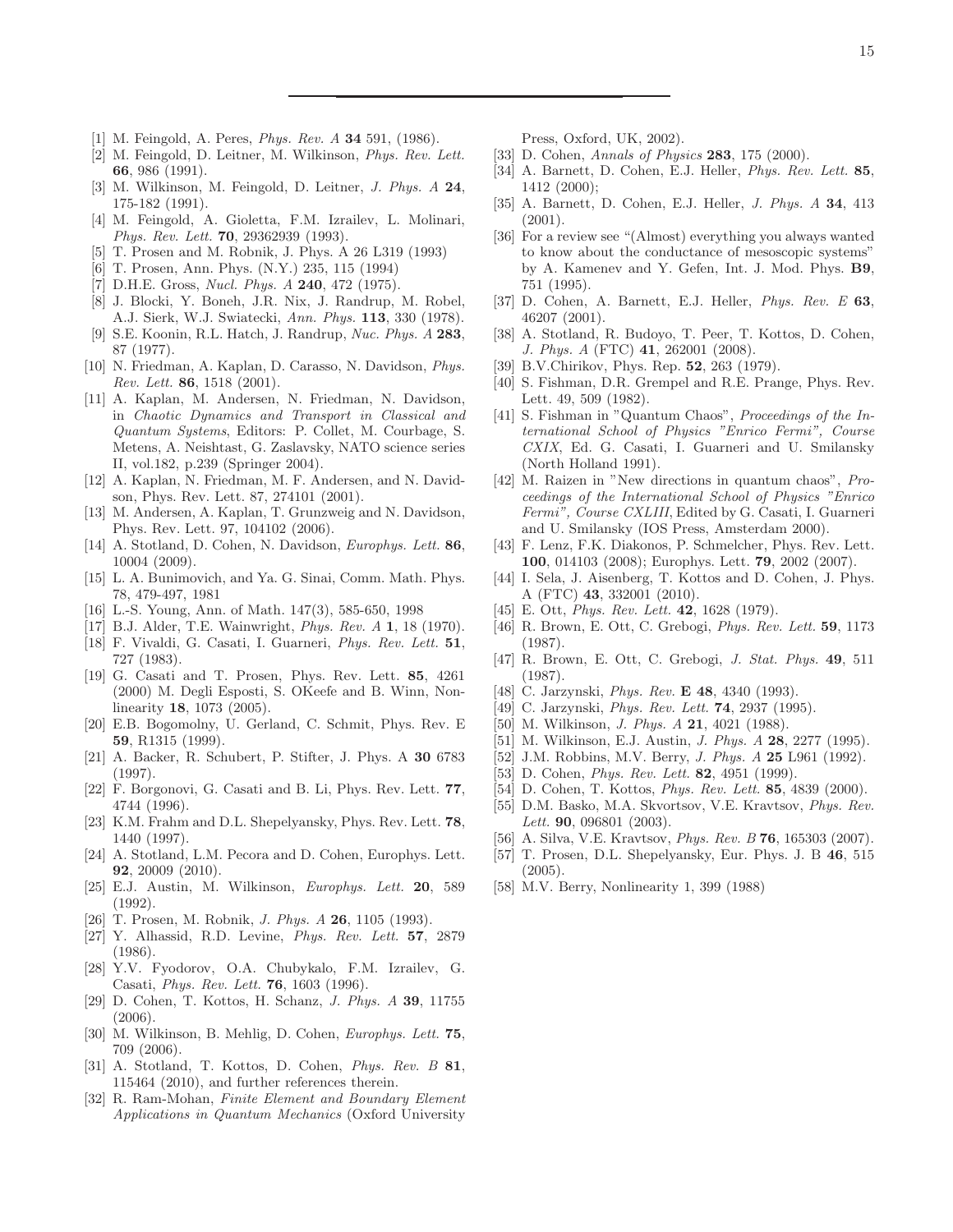

<span id="page-15-0"></span>FIG. 1: (Color online) Sketch of the billiard system of Eq.[\(13\)](#page-1-1). The unperturbed billiard is a rectangle of size  $L_x \times L_y$ . The deformation  $U$ , due to the radius of curvature  $R$  of the left wall, is characterized by the parameter  $u = L_y/R$ . In order to break the mirror symmetry the center of the curved wall is shifted upwards a vertical distance  $\varepsilon$ . The time dependent perturbation is due to the displacement  $f(t)$  of the right wall.



<span id="page-15-1"></span>FIG. 2: (Color online) The driving induces transitions between levels  $E_n$  of a closed system, leading to diffusion in energy space, and hence an associated heating. The diffusion coefficient  $D<sub>E</sub>$  can be calculated using a resistor network analogy. Connected sequences of transitions are essential in order to have a non-vanishing result, as in the theory of percolation.



<span id="page-15-2"></span>FIG. 3: (Color online) An image of the eigenstate  $E_n \approx 13618$ for the billiard of Fig[.1](#page-15-0) with  $L_x=1.5$ , and  $L_y=1.0$ , and  $R=8$ , and  $\varepsilon = 0.1$ . In the numerics the units are chosen such that  $\hbar_{\text{Planck}}=1$  and the mass is  $m=1/2$ .



<span id="page-15-3"></span>FIG. 4: (Color online) Using a truncated matrix representation of the deformed billiard  $\mathcal{H}_0 + U$  in the unperturbed basis  $\bar{\boldsymbol{n}} = (n_x, n_y)$  of the non-deformed rectangular billiard  $\mathcal{H}_0$ , we find a representative eigenstate  $n_0$  of the former and plot  $|\langle E_{\bar{n}} | E_{n_0} \rangle|^2$  versus the running index  $\bar{n}$  of the ordered energies. The participation number (PN) of an eigenstate in this basis reflects how many energy levels were mixed due to the deformation  $u$ . Having  $PN>1$  indicates that our data is beyond the FOPT regime. For the displayed eigenstate  $PN \approx 5.77$ , while its energy width is 19 levels. The billiard parameters are  $R = 8$  and  $1/\hbar \approx 27.15$ .



<span id="page-15-4"></span>FIG. 5: (Color online) The participation number (PN) of the eigenstates as a function of u (panel a) and  $\hbar$  (panel b). The parameter  $\hbar$  characterizes an energy window that contains  $\sim$  100 eigenstates. The method of calculation is as explained in Fig[. 4.](#page-15-3) The average energy width in units of mean level spacing is represented by red solid line. Having average width larger than the average PN is an indication for sparsity.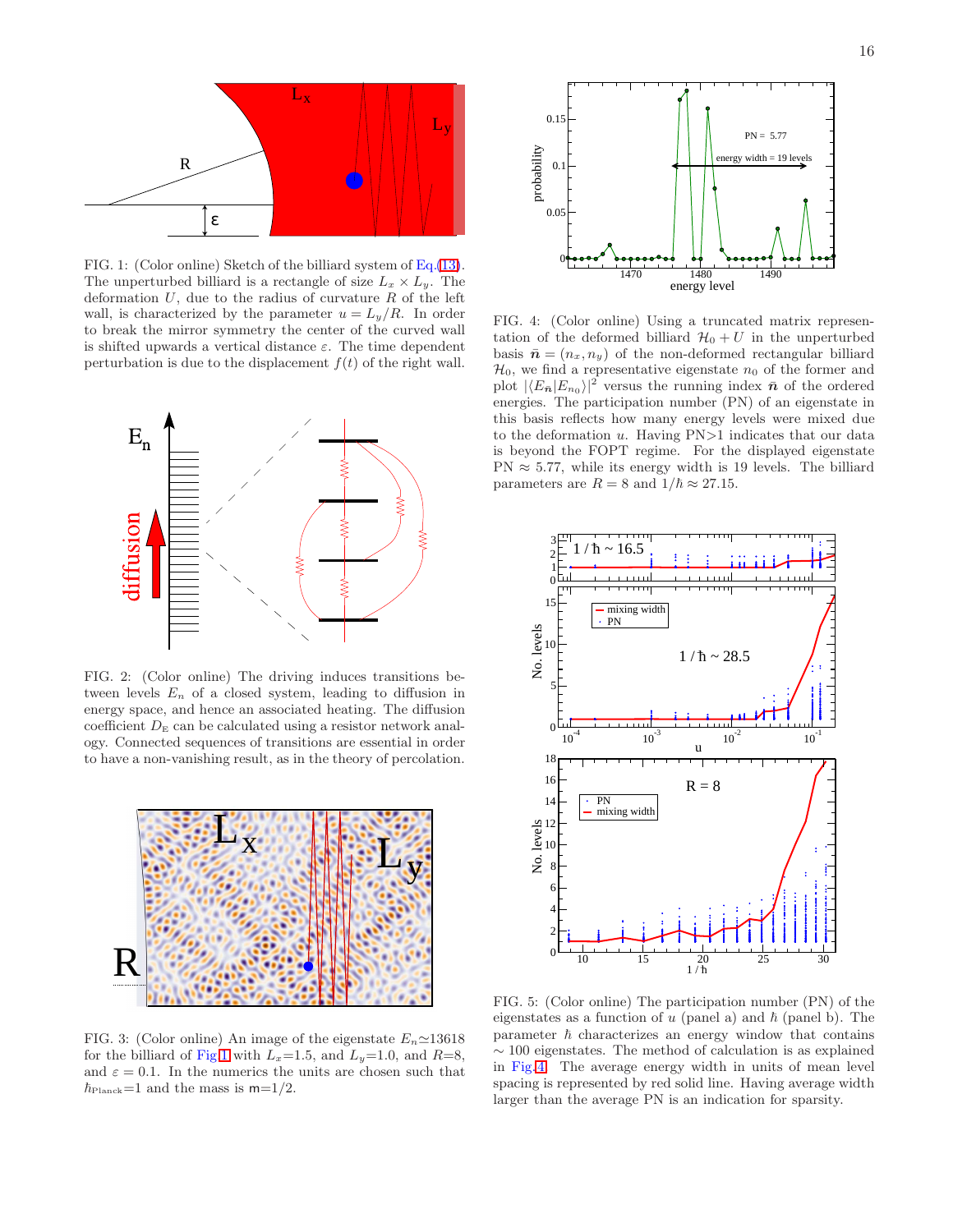<span id="page-16-0"></span>FIG. 6: (Color online) Image of the perturbation matrix  $X =$  $\{ |F_{nm}|^2 \}$  for the billiard of Fig[.3.](#page-15-2) within the energy window  $3500 < E_n < 4000$ . This matrix is *sparse*. More generally it might have some texture. The latter term applies if the arrangement of the large elements is characterized by some pattern.





<span id="page-16-1"></span>FIG. 7: (Color online) Histogram of the values of the elements  $X_{nm}$  that reside in the central band of the matrix. The analysis is done for the billiard of Fig. [3](#page-15-2) where  $R = 8$ . The statistics includes all the elements in the energy windows  $100 < E < 4000$  (EW1), and  $10000 < E < 14000$  (EW2). For sake of comparison we display results also for  $R = 1$ .

<span id="page-16-2"></span>FIG. 8: (Color online) The band profile of the perturbation matrix for the billiard of Fig[. 3](#page-15-2) where  $R = 8$ . (a) The algebraic average and median along the diagonals of the  $X_{nm}$ matrix versus  $\omega \equiv (E_n - E_m)$ . The vertical axis is normalized with respect to  $C_{\infty}$ , while the horizontal axis is  $\omega/v_{\rm E}$ . The classical power spectrum is presented to demonstrate the applicability of the semiclassical relation  $Eq.(27)$  $Eq.(27)$ . The red line is the analytical expression that applies to zero deformation. The dotted vertical line is the frequency  $1/t_L$  and the dashed one is  $1/t_R$ . (b) Zoom of the  $\omega \ll 1/t_L$  region. For sake of comparison we display results also for  $R = 2$ . The vertical lines indicate the mean level spacing. The dashed red curves are based on Eq.[\(52\)](#page-5-4).